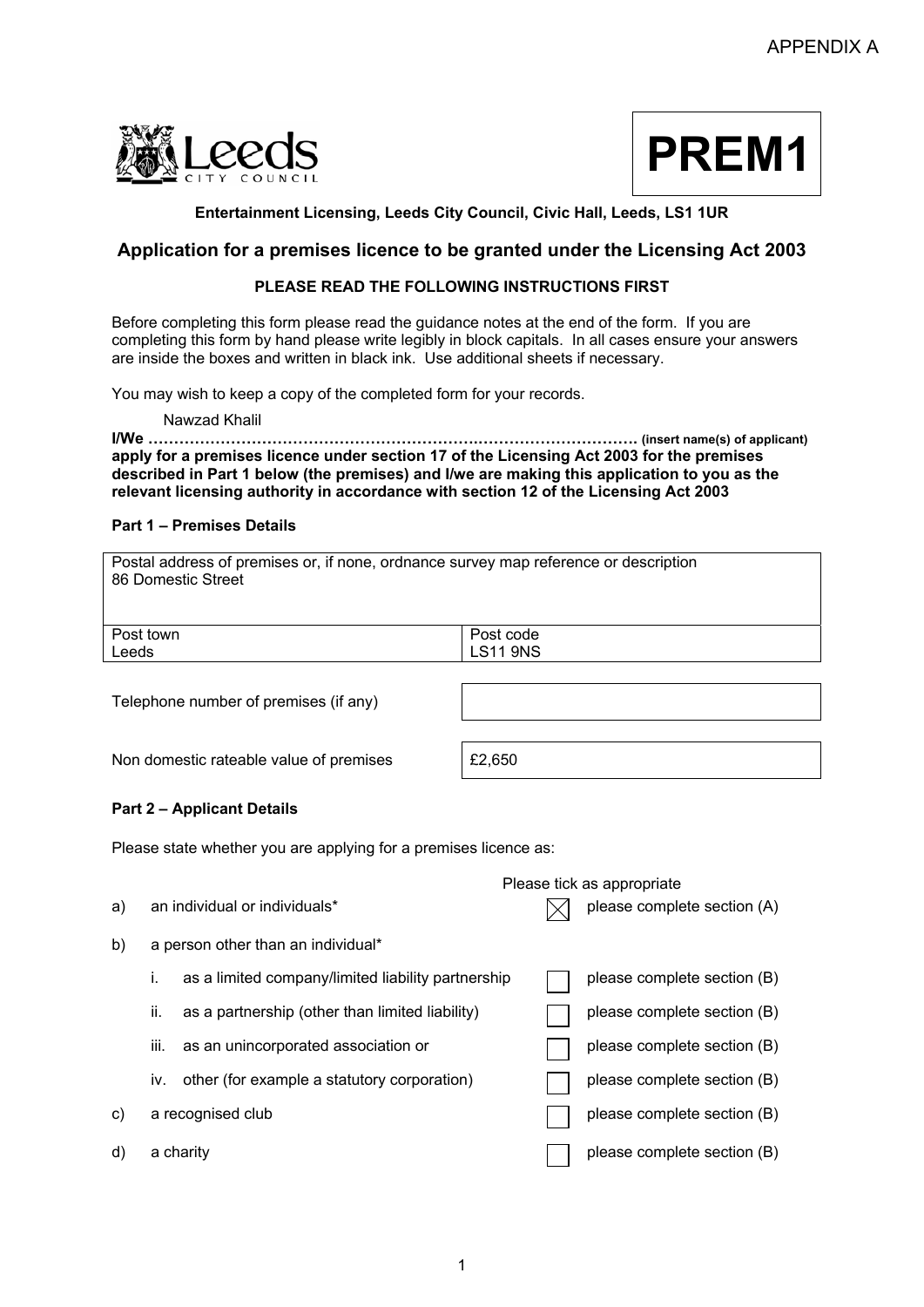### APPENDIX A

| e)                                                |                                                                | the proprietor of an educational establishment                                                                                                                                                   |             |  | please complete section (B) |                 |  |  |
|---------------------------------------------------|----------------------------------------------------------------|--------------------------------------------------------------------------------------------------------------------------------------------------------------------------------------------------|-------------|--|-----------------------------|-----------------|--|--|
| f)                                                | a health service body                                          |                                                                                                                                                                                                  |             |  | please complete section (B) |                 |  |  |
| g)                                                | hospital in Wales                                              | a person who is registered under Part 2 of the Care<br>Standards Act 2000 (c14) in respect of an independent                                                                                     |             |  | please complete section (B) |                 |  |  |
| ga)                                               | England                                                        | a person who is registered under Chapter 2 of Part 1<br>please complete section (B)<br>of the Health and Social Care Act 2008 (within the<br>meaning of that part) in an independent hospital in |             |  |                             |                 |  |  |
| h)                                                | and Wales                                                      | the chief officer of police of a police force in England                                                                                                                                         |             |  | please complete section (B) |                 |  |  |
| below:                                            |                                                                | *If you are applying as a person described in (a) or (b) please confirm (by ticking yes to one box                                                                                               |             |  |                             |                 |  |  |
|                                                   | premises for licensable activities; or                         | I am carrying on or proposing to carry on a business which involves the use of the                                                                                                               |             |  |                             |                 |  |  |
|                                                   |                                                                | I am making the application pursuant to a                                                                                                                                                        |             |  |                             |                 |  |  |
|                                                   | statutory function or<br>$\circ$                               |                                                                                                                                                                                                  |             |  |                             |                 |  |  |
|                                                   | $\circ$                                                        | a function discharged by virtue of Her Majesty's prerogative                                                                                                                                     |             |  |                             |                 |  |  |
| (A) INDIVIDUAL APPLICANTS (fill in as applicable) |                                                                |                                                                                                                                                                                                  |             |  |                             |                 |  |  |
|                                                   |                                                                |                                                                                                                                                                                                  |             |  |                             |                 |  |  |
| Mr                                                | <b>Mrs</b>                                                     |                                                                                                                                                                                                  |             |  | Other title                 |                 |  |  |
|                                                   | Surname                                                        | <b>Miss</b><br>Ms                                                                                                                                                                                | First names |  | (for example, Rev)          |                 |  |  |
| Khalil                                            |                                                                |                                                                                                                                                                                                  | Nawzad      |  |                             |                 |  |  |
|                                                   |                                                                |                                                                                                                                                                                                  |             |  |                             | Please tick yes |  |  |
|                                                   | Date of Birth                                                  |                                                                                                                                                                                                  |             |  | I am 18 years old or over   |                 |  |  |
|                                                   | Nationality                                                    |                                                                                                                                                                                                  |             |  |                             |                 |  |  |
| address                                           | <b>Current postal</b><br>address if different<br>from premises |                                                                                                                                                                                                  |             |  |                             |                 |  |  |
|                                                   |                                                                |                                                                                                                                                                                                  |             |  |                             |                 |  |  |
|                                                   | Daytime contact telephone number                               |                                                                                                                                                                                                  |             |  |                             |                 |  |  |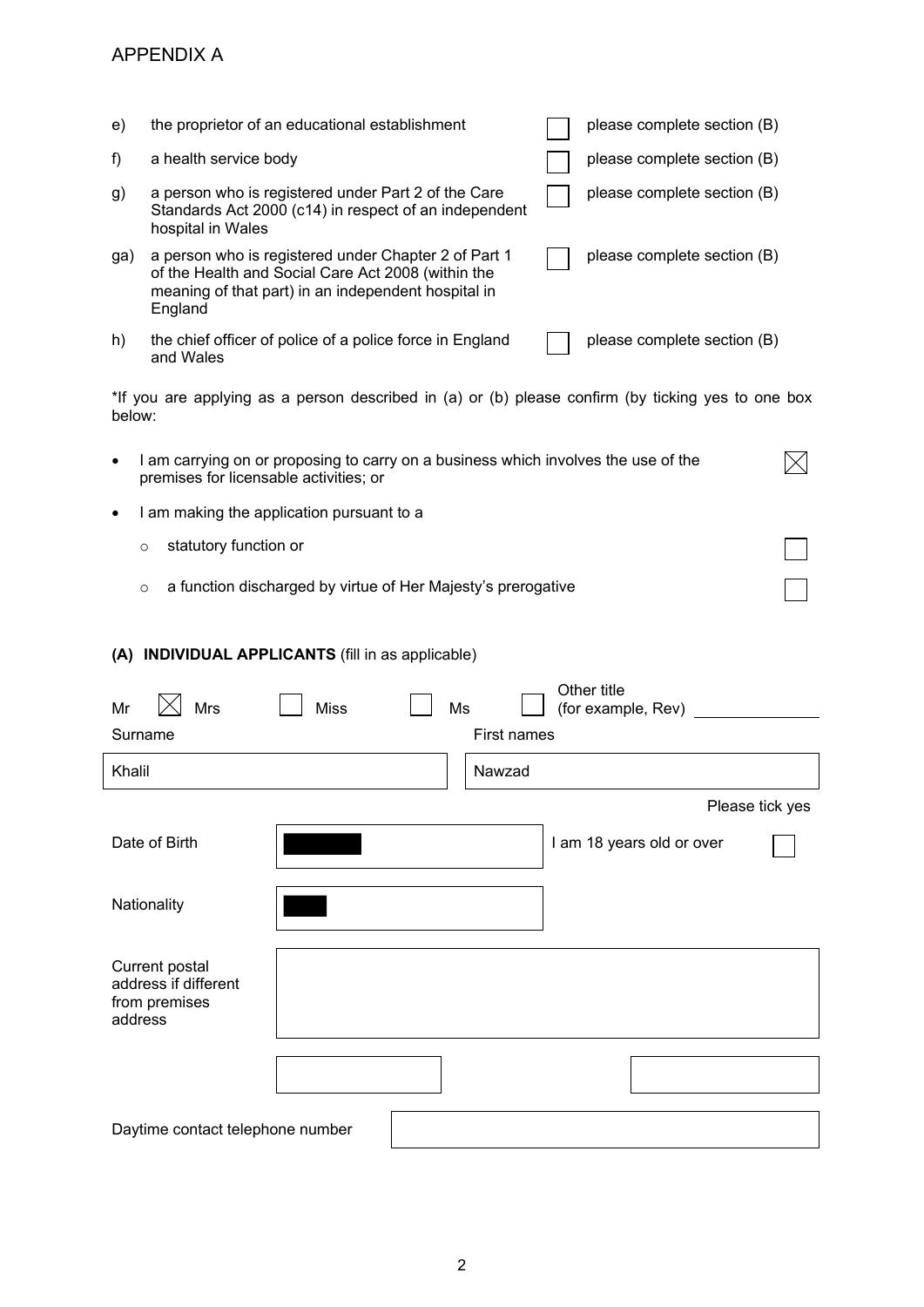### APPENDIX A

Email address (optional)

Where applicable (if demonstrating a right to work via the Home Office online right to work checking service), the 9-digit 'share code' provided to the applicant by that service (please see note 15 for information).

### **SECOND INDIVIDUAL APPLICANT** (if applicable)

| <b>Mrs</b><br>Mr                                                   | <b>Miss</b> | Ms       |                    | Other title | (for example, Rev)        |                 |
|--------------------------------------------------------------------|-------------|----------|--------------------|-------------|---------------------------|-----------------|
| Surname                                                            |             |          | <b>First names</b> |             |                           |                 |
|                                                                    |             |          |                    |             |                           |                 |
|                                                                    |             |          |                    |             |                           | Please tick yes |
| Date of Birth                                                      |             |          |                    |             | I am 18 years old or over |                 |
| Nationality                                                        |             |          |                    |             |                           |                 |
| Current postal<br>address if different<br>from premises<br>address |             |          |                    |             |                           |                 |
| Post Town                                                          |             | Postcode |                    |             |                           |                 |
| Daytime contact telephone number                                   |             |          |                    |             |                           |                 |
| Email address (optional)                                           |             |          |                    |             |                           |                 |

Where applicable (if demonstrating a right to work via the Home Office online right to work checking service), the 9-digit 'share code' provided to the applicant by that service (please see note 15 for information).

### **(B) OTHER APPLICANTS**

Please provide name and registered address of applicant in full. Where appropriate please give any registered number. In case of a partnership or other joint venture (other than a body corporate), please give the name and address of each party concerned.

Name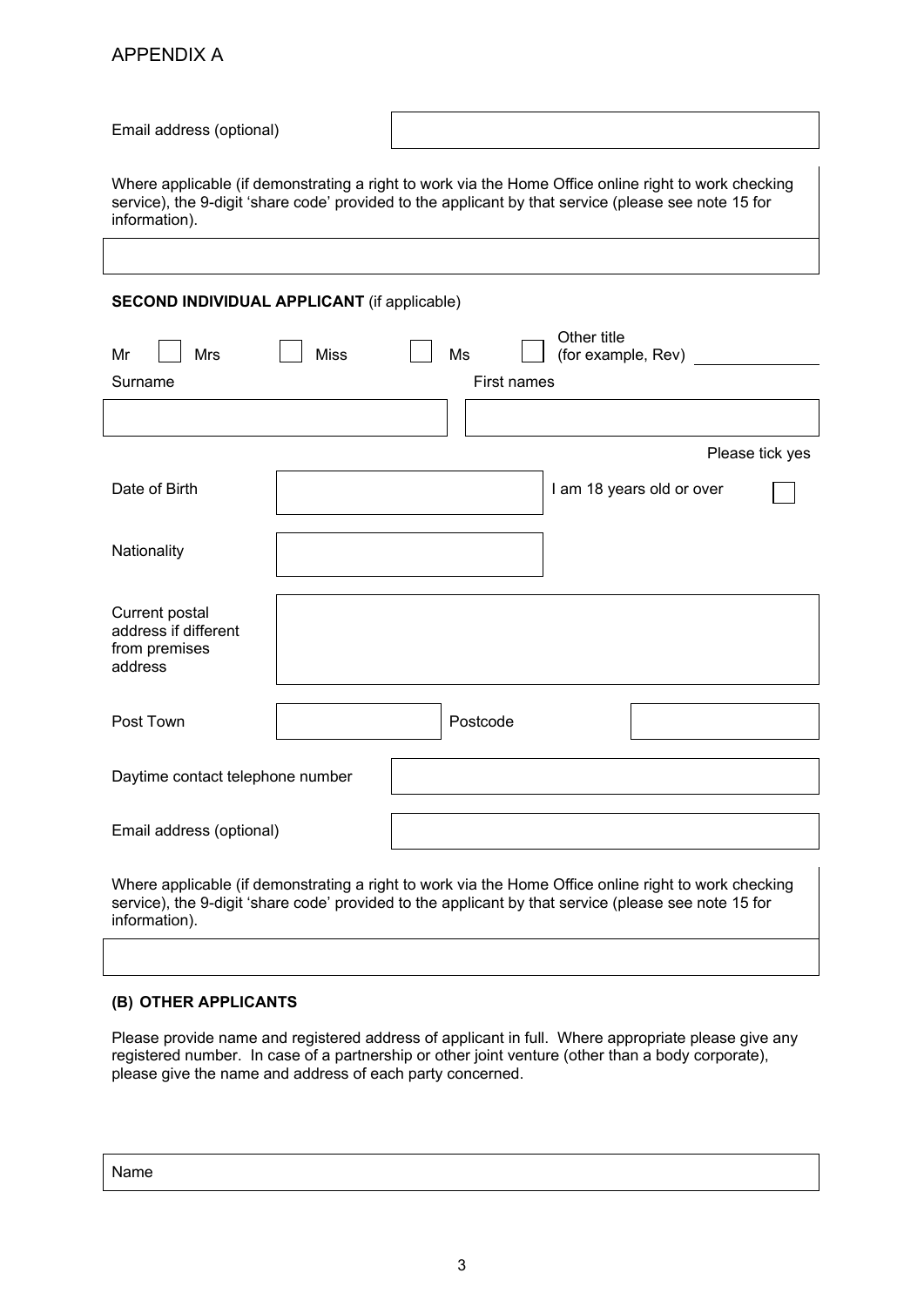| Address                                                                                       |
|-----------------------------------------------------------------------------------------------|
|                                                                                               |
|                                                                                               |
|                                                                                               |
| Registered number (where applicable)                                                          |
|                                                                                               |
| Description of applicant (for example, partnership, company, unincorporated association etc.) |
|                                                                                               |
|                                                                                               |
| Telephone number (if any)                                                                     |
| E-mail address (optional)                                                                     |
| <b>Part 3 Operating Schedule</b>                                                              |
| <b>Month</b><br>Year<br>Dav                                                                   |

| When do you want the premises licence to start?                                               | $\bf{0}$ |              | $\overline{\mathbf{0}}$ | $\overline{2}$ |  | 9 |
|-----------------------------------------------------------------------------------------------|----------|--------------|-------------------------|----------------|--|---|
|                                                                                               | Day      | <b>Month</b> |                         | Year           |  |   |
| If you wish the licence to be valid only for a limited period,<br>when do you want it to end? |          |              |                         |                |  |   |
| Please give a general description of the premises (please read guidance note 1)               |          |              |                         |                |  |   |

Grocery Store

If 5,000 or more people are expected to attend the premises at any one time, please state the number expected to attend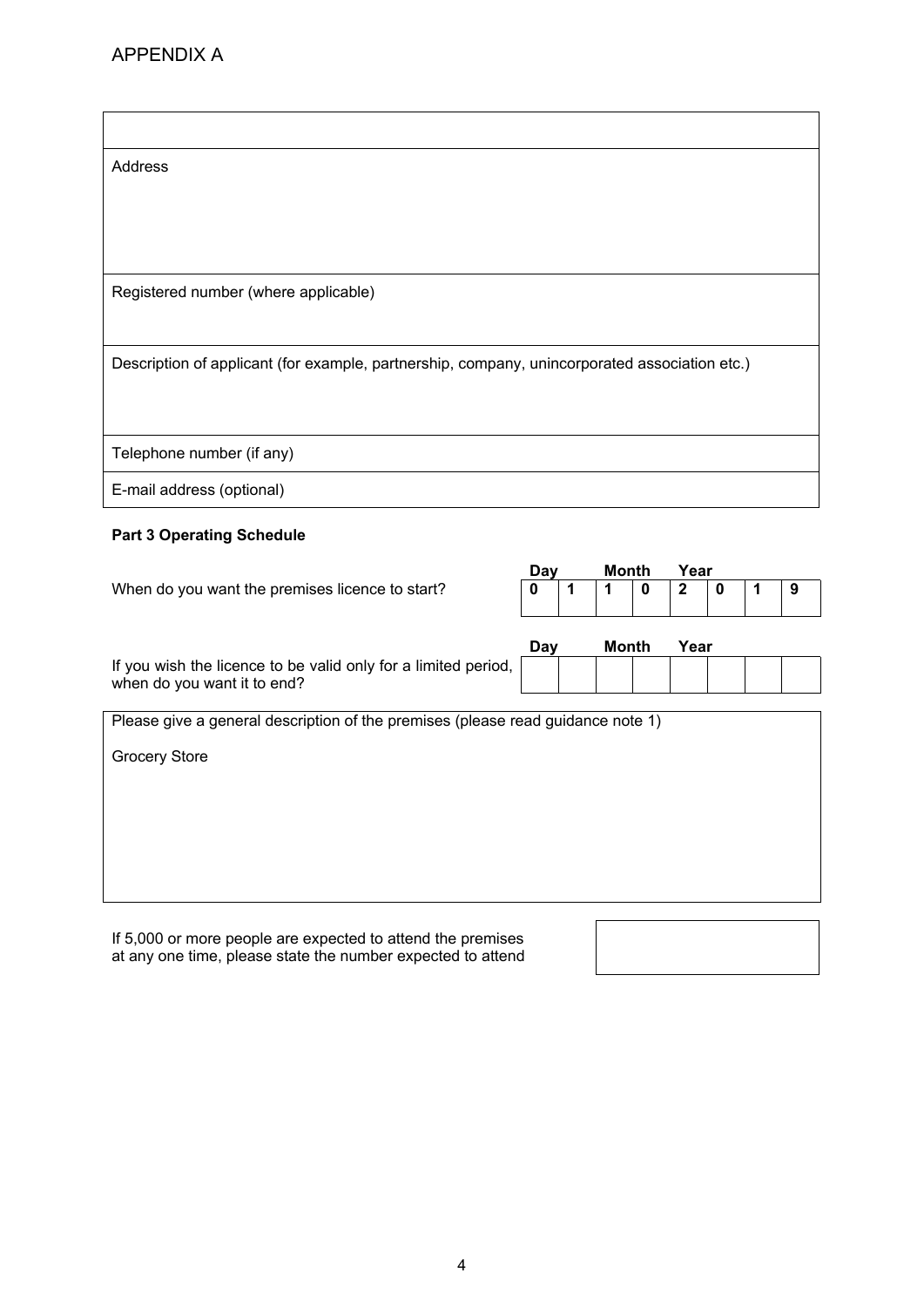### APPENDIX A

What licensable activities do you intend to carry on from the premises? (Please see sections 1 and 14 of the Licensing Act 2003 and Schedules 1 and 2 to the Licensing Act 2003)

Please tick **Ø** yes

|                                                                            | Provision of regulated entertainment                                                                          |  |  |  |  |  |  |  |  |
|----------------------------------------------------------------------------|---------------------------------------------------------------------------------------------------------------|--|--|--|--|--|--|--|--|
| a)                                                                         | plays (if ticking yes, fill in box A)                                                                         |  |  |  |  |  |  |  |  |
| b)                                                                         | films (if ticking yes, fill in box B)                                                                         |  |  |  |  |  |  |  |  |
| C)                                                                         | indoor sporting events (if ticking yes, fill in box C)                                                        |  |  |  |  |  |  |  |  |
| d)                                                                         | boxing or wrestling entertainment (if ticking yes, fill in box D)                                             |  |  |  |  |  |  |  |  |
| e)                                                                         | live music (if ticking yes, fill in box E)                                                                    |  |  |  |  |  |  |  |  |
| f)                                                                         | recorded music (if ticking yes, fill in box F)                                                                |  |  |  |  |  |  |  |  |
| g)                                                                         | performance of dance (if ticking yes, fill in box G)                                                          |  |  |  |  |  |  |  |  |
| h)                                                                         | anything of a similar description to that falling within (e), (f) or $(g)$<br>(if ticking yes, fill in box H) |  |  |  |  |  |  |  |  |
| <b>Provision of late night refreshment</b> (if ticking yes, fill in box I) |                                                                                                               |  |  |  |  |  |  |  |  |
|                                                                            | Sale by retail of alcohol (if ticking yes, fill in box J)                                                     |  |  |  |  |  |  |  |  |
|                                                                            | In all cases complete boxes K, L and M                                                                        |  |  |  |  |  |  |  |  |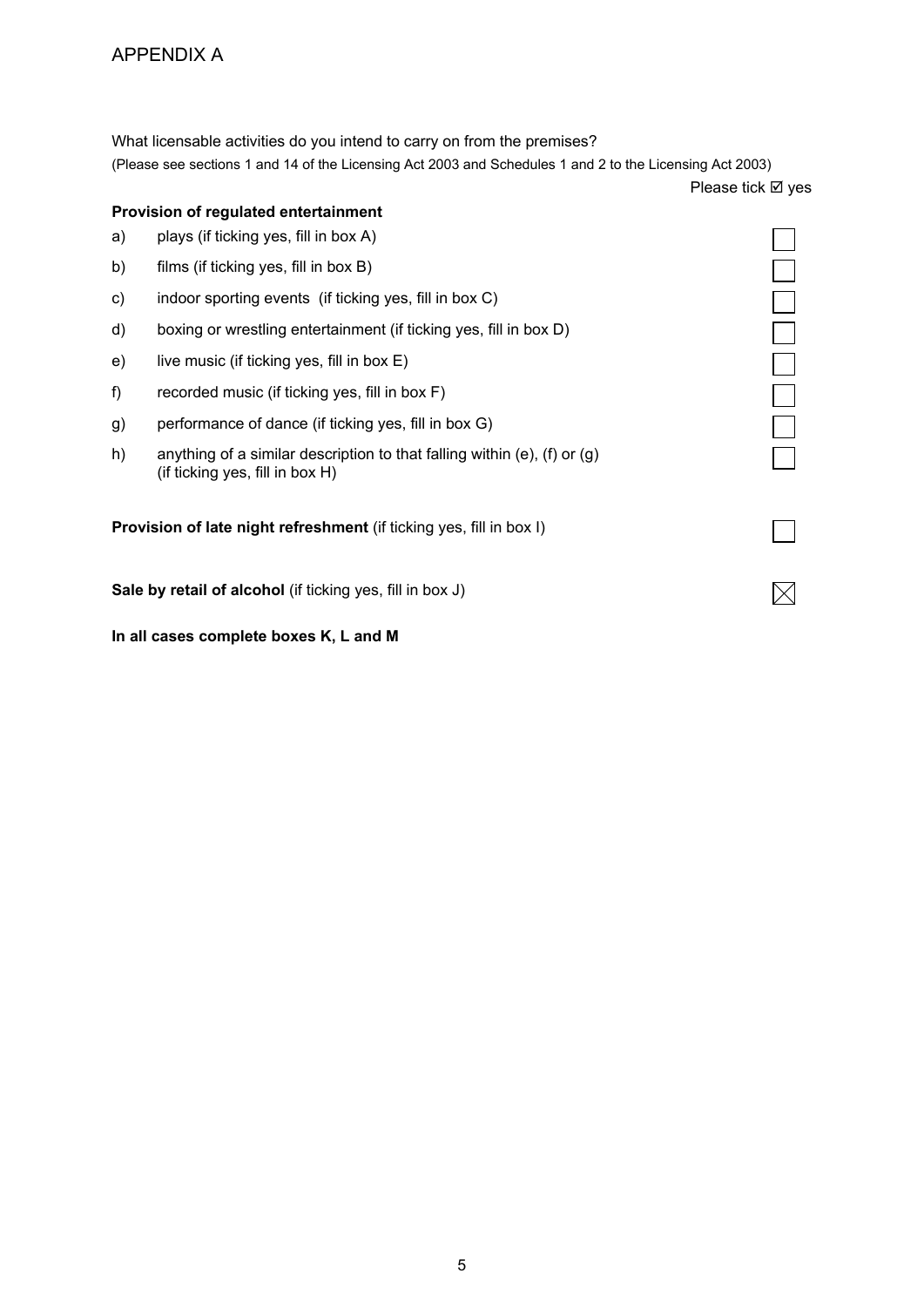| <b>Plays</b><br>Standard days and timings |              |                               | Will the performance of a play take place indoors or<br>outdoors or both – please tick (please read guidance note                                                                                     | <b>Indoors</b>  |  |  |  |
|-------------------------------------------|--------------|-------------------------------|-------------------------------------------------------------------------------------------------------------------------------------------------------------------------------------------------------|-----------------|--|--|--|
|                                           |              | (please read guidance note 7) | 3)                                                                                                                                                                                                    | <b>Outdoors</b> |  |  |  |
| Day                                       | <b>Start</b> | <b>Finish</b>                 |                                                                                                                                                                                                       | <b>Both</b>     |  |  |  |
| Mon                                       |              |                               | Please give further details here (please read guidance note 4)                                                                                                                                        |                 |  |  |  |
| Tue                                       |              |                               |                                                                                                                                                                                                       |                 |  |  |  |
| Wed                                       |              |                               | State any seasonal variations for performing play (please read guidance note 5)                                                                                                                       |                 |  |  |  |
| <b>Thur</b>                               |              |                               |                                                                                                                                                                                                       |                 |  |  |  |
| Fri                                       |              |                               | Non standard timings. Where you intend to use the premises for the performance of<br>plays at different times to those listed in the column on the left, please list (please<br>read guidance note 6) |                 |  |  |  |
| Sat                                       |              |                               |                                                                                                                                                                                                       |                 |  |  |  |
| Sun                                       |              |                               |                                                                                                                                                                                                       |                 |  |  |  |

## **B**

| <b>Films</b><br>Standard days and timings |              |               | Will the exhibition of a films take place indoors or<br>outdoors or both - please tick (please read guidance note                                                                                    | <b>Indoors</b>  |  |
|-------------------------------------------|--------------|---------------|------------------------------------------------------------------------------------------------------------------------------------------------------------------------------------------------------|-----------------|--|
| (please read guidance note 7)             |              |               | 3)                                                                                                                                                                                                   | <b>Outdoors</b> |  |
| Day                                       | <b>Start</b> | <b>Finish</b> |                                                                                                                                                                                                      | <b>Both</b>     |  |
| <b>Mon</b>                                |              |               | Please give further details here (please read guidance note 4)                                                                                                                                       |                 |  |
| Tue                                       |              |               |                                                                                                                                                                                                      |                 |  |
| Wed                                       |              |               | State any seasonal variations for the exhibition of films (please read guidance note 5)                                                                                                              |                 |  |
| <b>Thur</b>                               |              |               |                                                                                                                                                                                                      |                 |  |
| Fri                                       |              |               | Non standard timings. Where you intend to use the premises for the exhibition of<br>films at different times to those listed in the column on the left, please list (please<br>read guidance note 6) |                 |  |
| Sat                                       |              |               |                                                                                                                                                                                                      |                 |  |
| Sun                                       |              |               |                                                                                                                                                                                                      |                 |  |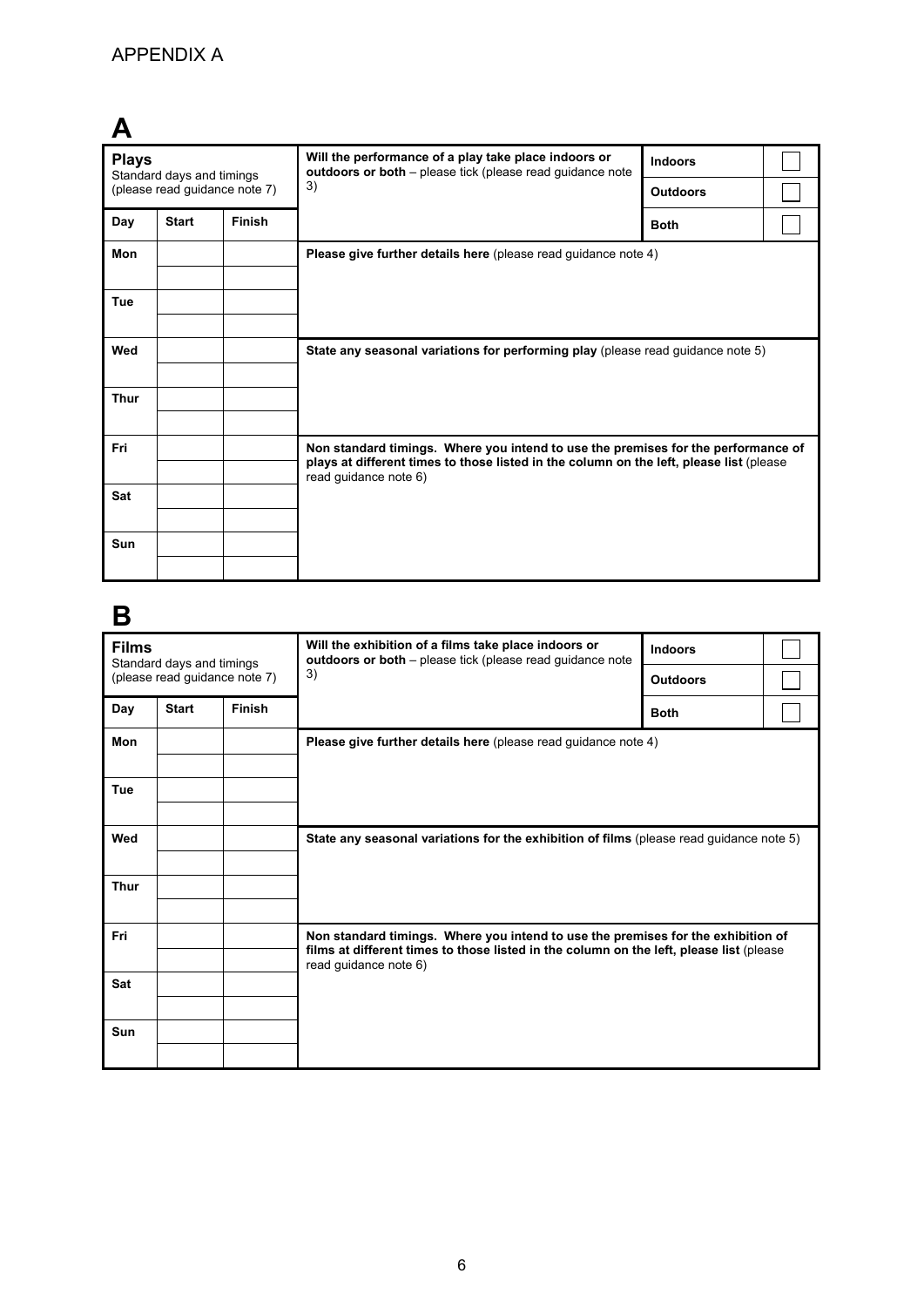|             | Standard days and timings | Indoor sporting events<br>(please read guidance note 7) | Please give further details (please read guidance note 4)                                                                                                                                            |  |  |  |
|-------------|---------------------------|---------------------------------------------------------|------------------------------------------------------------------------------------------------------------------------------------------------------------------------------------------------------|--|--|--|
| Day         | <b>Start</b>              | <b>Finish</b>                                           |                                                                                                                                                                                                      |  |  |  |
| Mon         |                           |                                                         |                                                                                                                                                                                                      |  |  |  |
| Tue         |                           |                                                         | State any seasonal variations for indoor sporting events (please read guidance note 5)                                                                                                               |  |  |  |
| Wed         |                           |                                                         |                                                                                                                                                                                                      |  |  |  |
| <b>Thur</b> |                           |                                                         |                                                                                                                                                                                                      |  |  |  |
| Fri         |                           |                                                         | Non standard timings. Where you intend to use the premises for indoor sporting<br>events at different times to those listed in the column on the left, please list. (please<br>read guidance note 6) |  |  |  |
| Sat         |                           |                                                         |                                                                                                                                                                                                      |  |  |  |
| Sun         |                           |                                                         |                                                                                                                                                                                                      |  |  |  |

# **D**

| <b>Boxing or wrestling</b><br>entertainment                |              |               | Will the boxing or wrestling entertainment take place<br>indoors or outdoors or both - please tick (please read                                                                                                 | <b>Indoors</b>  |  |  |  |
|------------------------------------------------------------|--------------|---------------|-----------------------------------------------------------------------------------------------------------------------------------------------------------------------------------------------------------------|-----------------|--|--|--|
| Standard days and timings<br>(please read guidance note 7) |              |               | guidance note 3)                                                                                                                                                                                                | <b>Outdoors</b> |  |  |  |
| Day                                                        | <b>Start</b> | <b>Finish</b> |                                                                                                                                                                                                                 | <b>Both</b>     |  |  |  |
| Mon                                                        |              |               | Please give further details here (please read guidance note 4)                                                                                                                                                  |                 |  |  |  |
| Tue                                                        |              |               |                                                                                                                                                                                                                 |                 |  |  |  |
| Wed                                                        |              |               | State any seasonal variations for the boxing or wrestling entertainment (please read<br>guidance note 5)                                                                                                        |                 |  |  |  |
| <b>Thur</b>                                                |              |               |                                                                                                                                                                                                                 |                 |  |  |  |
| Fri                                                        |              |               | Non standard timings. Where you intend to use the premises for boxing or wrestling<br>entertainment at different times to those listed in the column on the left, please list.<br>(please read guidance note 6) |                 |  |  |  |
| Sat                                                        |              |               |                                                                                                                                                                                                                 |                 |  |  |  |
| Sun                                                        |              |               |                                                                                                                                                                                                                 |                 |  |  |  |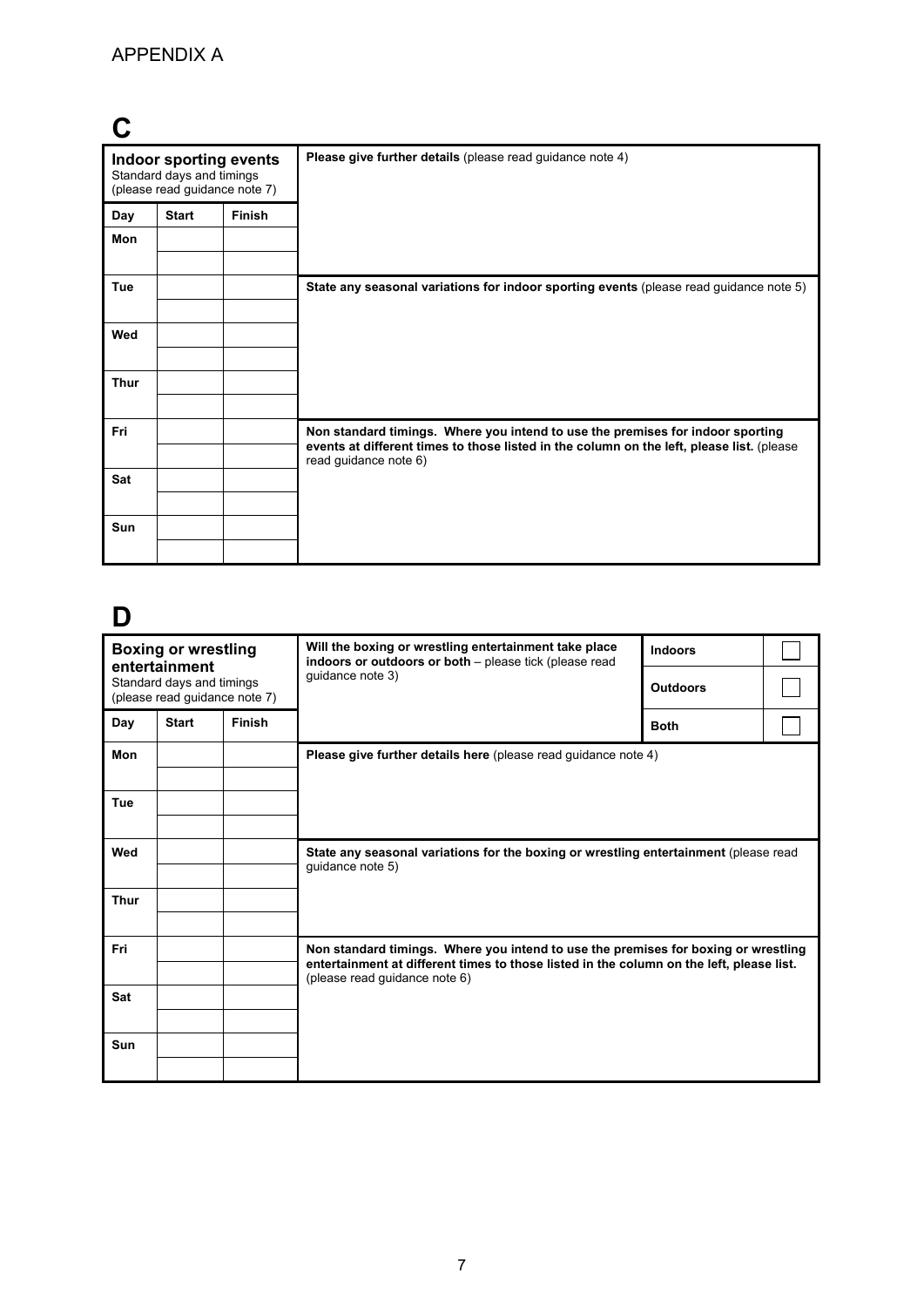# **E**

| Live music<br>Standard days and timings |              |               | Will the performance of live music take place indoors<br>or outdoors or both - please tick (please read guidance                                                                                            | <b>Indoors</b>  |  |  |  |
|-----------------------------------------|--------------|---------------|-------------------------------------------------------------------------------------------------------------------------------------------------------------------------------------------------------------|-----------------|--|--|--|
| (please read guidance note 7)           |              |               | note 3)                                                                                                                                                                                                     | <b>Outdoors</b> |  |  |  |
| Day                                     | <b>Start</b> | <b>Finish</b> |                                                                                                                                                                                                             | <b>Both</b>     |  |  |  |
| Mon                                     |              |               | Please give further details here (please read guidance note 4)                                                                                                                                              |                 |  |  |  |
| Tue                                     |              |               |                                                                                                                                                                                                             |                 |  |  |  |
| Wed                                     |              |               | State any seasonal variations for the performance of live music (please read guidance<br>note 5)                                                                                                            |                 |  |  |  |
| <b>Thur</b>                             |              |               |                                                                                                                                                                                                             |                 |  |  |  |
| Fri                                     |              |               | Non standard timings. Where you intend to use the premises for the performance of<br>live music at different times to those listed in the column on the left, please list.<br>(Please read guidance note 6) |                 |  |  |  |
| Sat                                     |              |               |                                                                                                                                                                                                             |                 |  |  |  |
| Sun                                     |              |               |                                                                                                                                                                                                             |                 |  |  |  |

# **F**

| <b>Recorded music</b><br>Standard days and timings |              |               | Will the playing of recorded music take place indoors<br>or outdoors or both - please tick (please read guidance<br>note 3)                                                                                 | <b>Indoors</b>  |  |
|----------------------------------------------------|--------------|---------------|-------------------------------------------------------------------------------------------------------------------------------------------------------------------------------------------------------------|-----------------|--|
| (please read guidance note 7)                      |              |               |                                                                                                                                                                                                             | <b>Outdoors</b> |  |
| Day                                                | <b>Start</b> | <b>Finish</b> |                                                                                                                                                                                                             | <b>Both</b>     |  |
| Mon                                                |              |               | Please give further details here (please read guidance note 4)                                                                                                                                              |                 |  |
| Tue                                                |              |               |                                                                                                                                                                                                             |                 |  |
| Wed                                                |              |               | State any seasonal variations for the playing of recorded music (please read guidance<br>note 5)                                                                                                            |                 |  |
| <b>Thur</b>                                        |              |               |                                                                                                                                                                                                             |                 |  |
| Fri                                                |              |               | Non standard timings. Where you intend to use the premises for the playing of<br>recorded music at different times to those listed in the column on the left, please list.<br>(please read guidance note 6) |                 |  |
| Sat                                                |              |               |                                                                                                                                                                                                             |                 |  |
| Sun                                                |              |               |                                                                                                                                                                                                             |                 |  |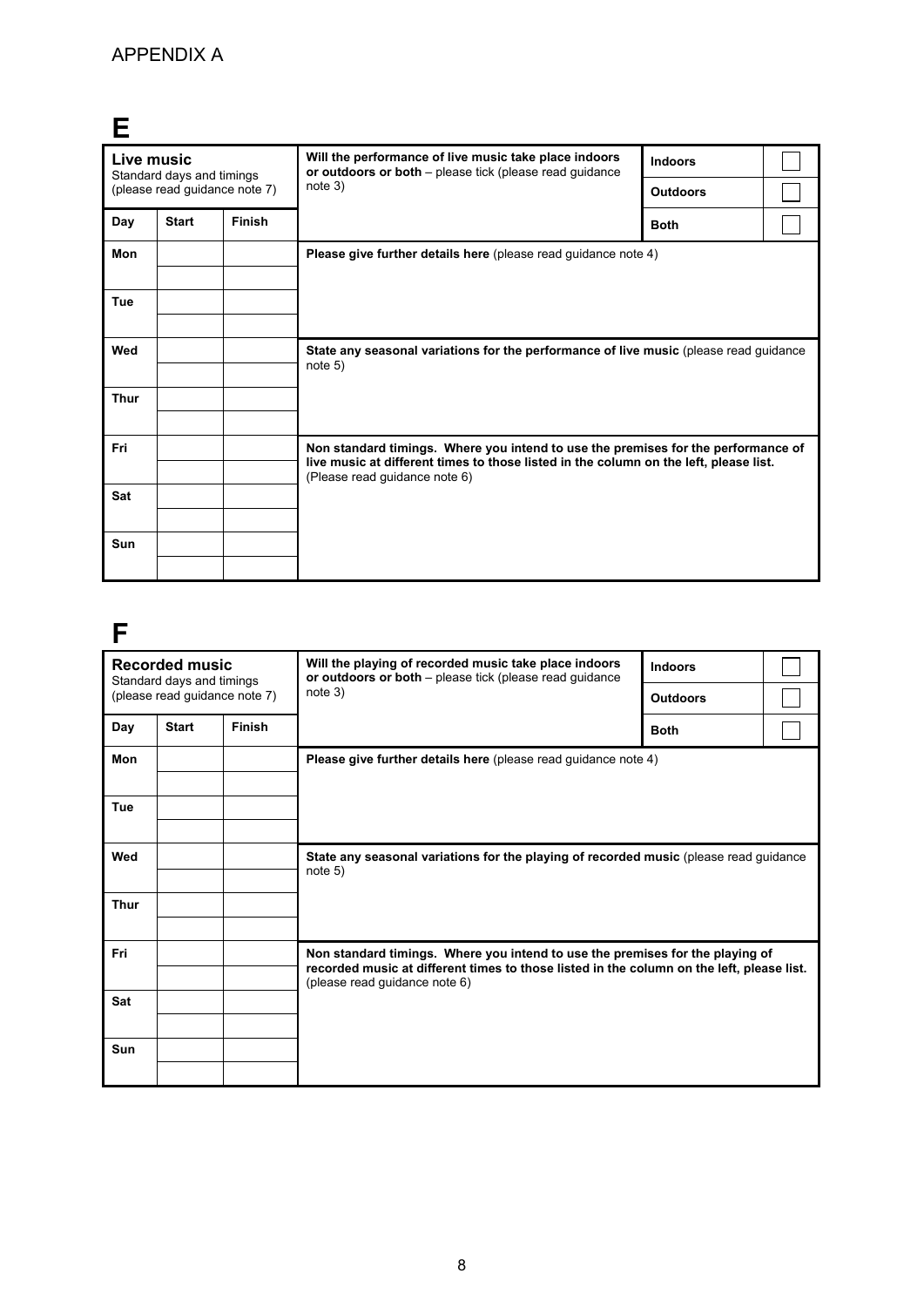### **G Performance of dance** Standard days and timings (please read guidance note 7) **Will the performance of dance take place indoors or outdoors or both** – please tick (please read guidance note 3) **Indoors Outdoors Day Start Finish Both American Start Both Both Mon Please give further details here** (please read guidance note 4) **Tue Wed State any seasonal variations for the performance of dance** (please read guidance note 5) **Thur Fri** Non standard timings. Where you intend to use the premises for the performance of **dance at different times to those listed in the column on the left, please list.** (please read guidance note 6) **Sat Sun**

### **H**

| Anything of a similar<br>description to that<br>falling within (e), (f) or |              |               | Please give a description of the type of entertainment you will be providing                                                                                                                                                                                 |                 |  |
|----------------------------------------------------------------------------|--------------|---------------|--------------------------------------------------------------------------------------------------------------------------------------------------------------------------------------------------------------------------------------------------------------|-----------------|--|
| (g)<br>Standard days and timings<br>(please read quidance note 7)          |              |               | Indoors<br>Will the entertainment take place indoors or outdoors<br>or both $-$ please tick (please read guidance note 3)                                                                                                                                    |                 |  |
|                                                                            |              |               |                                                                                                                                                                                                                                                              | <b>Outdoors</b> |  |
| Day                                                                        | <b>Start</b> | <b>Finish</b> |                                                                                                                                                                                                                                                              | <b>Both</b>     |  |
| Mon                                                                        |              |               | Please give further details here (please read guidance note 4)                                                                                                                                                                                               |                 |  |
| Tue                                                                        |              |               |                                                                                                                                                                                                                                                              |                 |  |
| Wed                                                                        |              |               | State any seasonal variations for the entertainment of a similar description to that<br>falling within (e), (f) or (g) (please read guidance note $5$ )                                                                                                      |                 |  |
| <b>Thur</b>                                                                |              |               |                                                                                                                                                                                                                                                              |                 |  |
| Fri                                                                        |              |               | Non standard timings. Where you intend to use the premises for the entertainment<br>of a similar description to that falling within e), f) or g) at different times to those<br>listed in the column on the left, please list. (please read quidance note 6) |                 |  |
| Sat                                                                        |              |               |                                                                                                                                                                                                                                                              |                 |  |
| Sun                                                                        |              |               |                                                                                                                                                                                                                                                              |                 |  |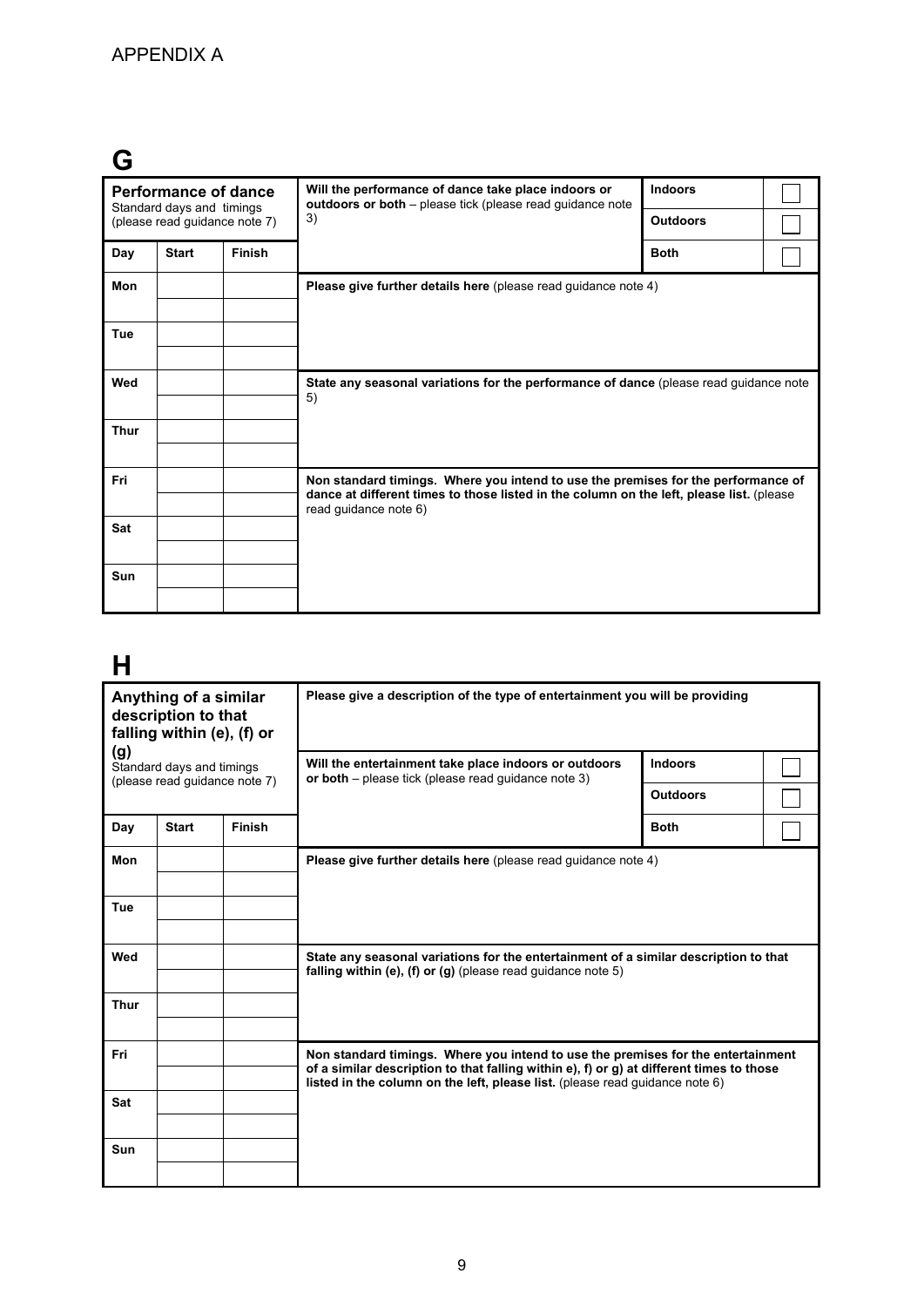| Late night refreshment<br>Standard days and timings |              |               | Will the provision of late night refreshment take place<br>indoors or outdoors or both - please tick (please read                                                                                                     | <b>Indoors</b>  |  |
|-----------------------------------------------------|--------------|---------------|-----------------------------------------------------------------------------------------------------------------------------------------------------------------------------------------------------------------------|-----------------|--|
| (please read guidance note 7)                       |              |               | guidance note 3)                                                                                                                                                                                                      | <b>Outdoors</b> |  |
| Day                                                 | <b>Start</b> | <b>Finish</b> |                                                                                                                                                                                                                       | <b>Both</b>     |  |
| Mon                                                 |              |               | Please give further details here (please read guidance note 4)                                                                                                                                                        |                 |  |
| Tue                                                 |              |               |                                                                                                                                                                                                                       |                 |  |
| Wed                                                 |              |               | State any seasonal variations for the provision of late night refreshment (please read<br>guidance note 5)                                                                                                            |                 |  |
| <b>Thur</b>                                         |              |               |                                                                                                                                                                                                                       |                 |  |
| Fri                                                 |              |               | Non standard timings. Where you intend to use the premises for the provision of late<br>night refreshment at different times to those listed in the column on the left, please<br>list. (please read quidance note 6) |                 |  |
| Sat                                                 |              |               |                                                                                                                                                                                                                       |                 |  |
| Sun                                                 |              |               |                                                                                                                                                                                                                       |                 |  |

# **J**

| <b>Supply of alcohol</b><br>Standard days and timings |              |               | Will the supply of alcohol be for consumption on or off<br>the premises or both $-$ please tick (please read guidance | On the premises  |  |
|-------------------------------------------------------|--------------|---------------|-----------------------------------------------------------------------------------------------------------------------|------------------|--|
| (please read guidance note 7)                         |              |               | note 8)                                                                                                               | Off the premises |  |
| Day                                                   | <b>Start</b> | <b>Finish</b> |                                                                                                                       | <b>Both</b>      |  |
| Mon                                                   | 08:00        | 22:00         | State any seasonal variations for the supply of alcohol (please read guidance note 5)                                 |                  |  |
|                                                       |              |               |                                                                                                                       |                  |  |
| Tue                                                   | 08:00        | 22:00         |                                                                                                                       |                  |  |
|                                                       |              |               |                                                                                                                       |                  |  |
| Wed                                                   | 08:00        | 22:00         |                                                                                                                       |                  |  |
|                                                       |              |               |                                                                                                                       |                  |  |
| <b>Thur</b>                                           | 08:00        | 22:00         | Non standard timings. Where you intend to use the premises for the supply of                                          |                  |  |
|                                                       |              |               | alcohol at different times to those listed in the column on the left, please list. (please<br>read guidance note 6)   |                  |  |
| Fri                                                   | 08:00        | 22:00         |                                                                                                                       |                  |  |
|                                                       |              |               |                                                                                                                       |                  |  |
| Sat                                                   | 08:00        | 22:00         |                                                                                                                       |                  |  |
|                                                       |              |               |                                                                                                                       |                  |  |
| Sun                                                   | 08:00        | 22:00         |                                                                                                                       |                  |  |
|                                                       |              |               |                                                                                                                       |                  |  |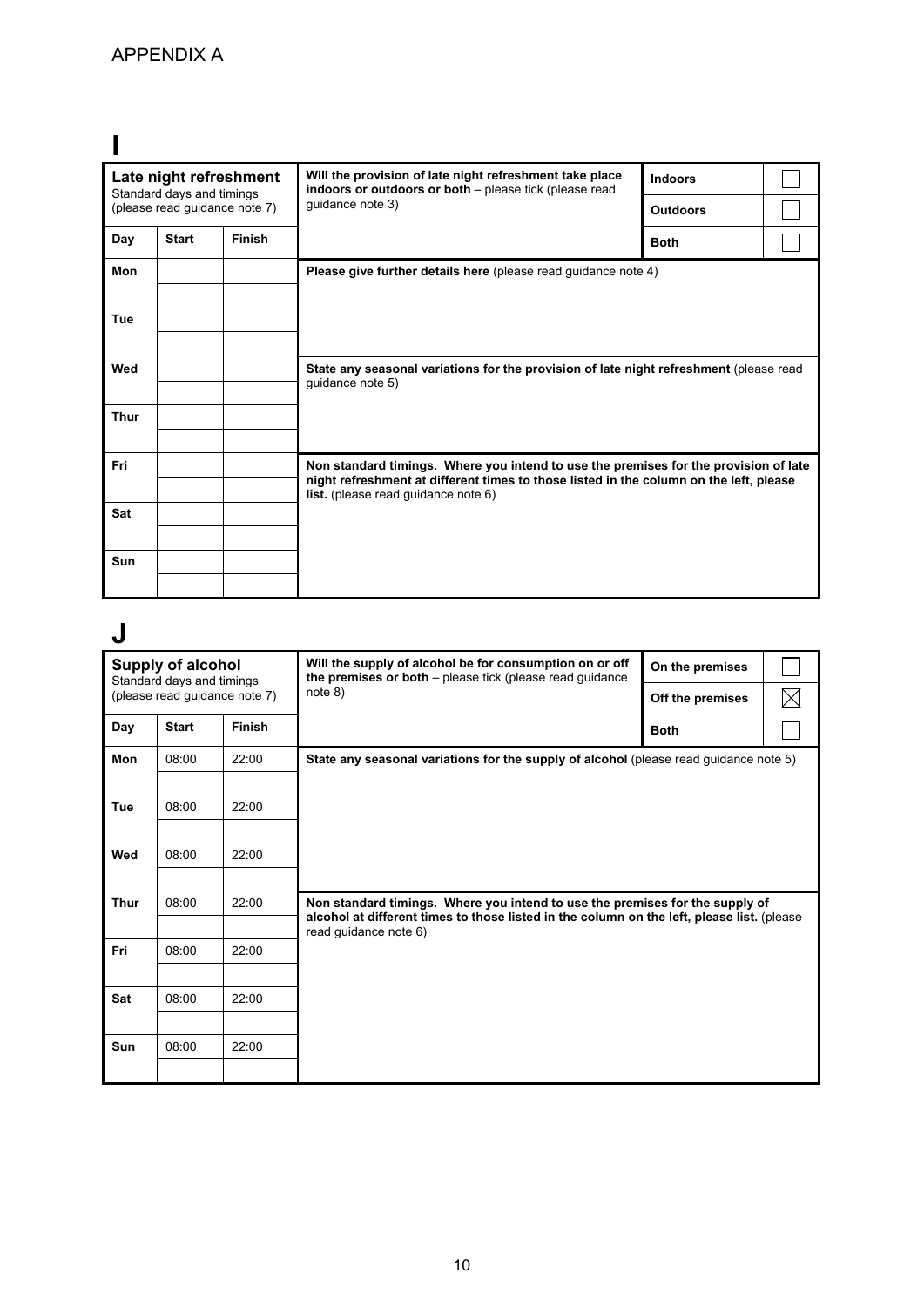**State the name and details of the individual whom you wish to specify on the licence as the designated premises supervisor (please see declaration about the entitlement to work in the checklist at the end of the form) Name Address Postcode Personal licence number (if known) Pending Issuing licensing authority (if known) Leeds City Council** 

# **K**

**Please highlight any adult entertainment or services, activities, other entertainment or matters ancillary to the use of the premises that may give rise to concern in respect of children** (please read guidance note 9)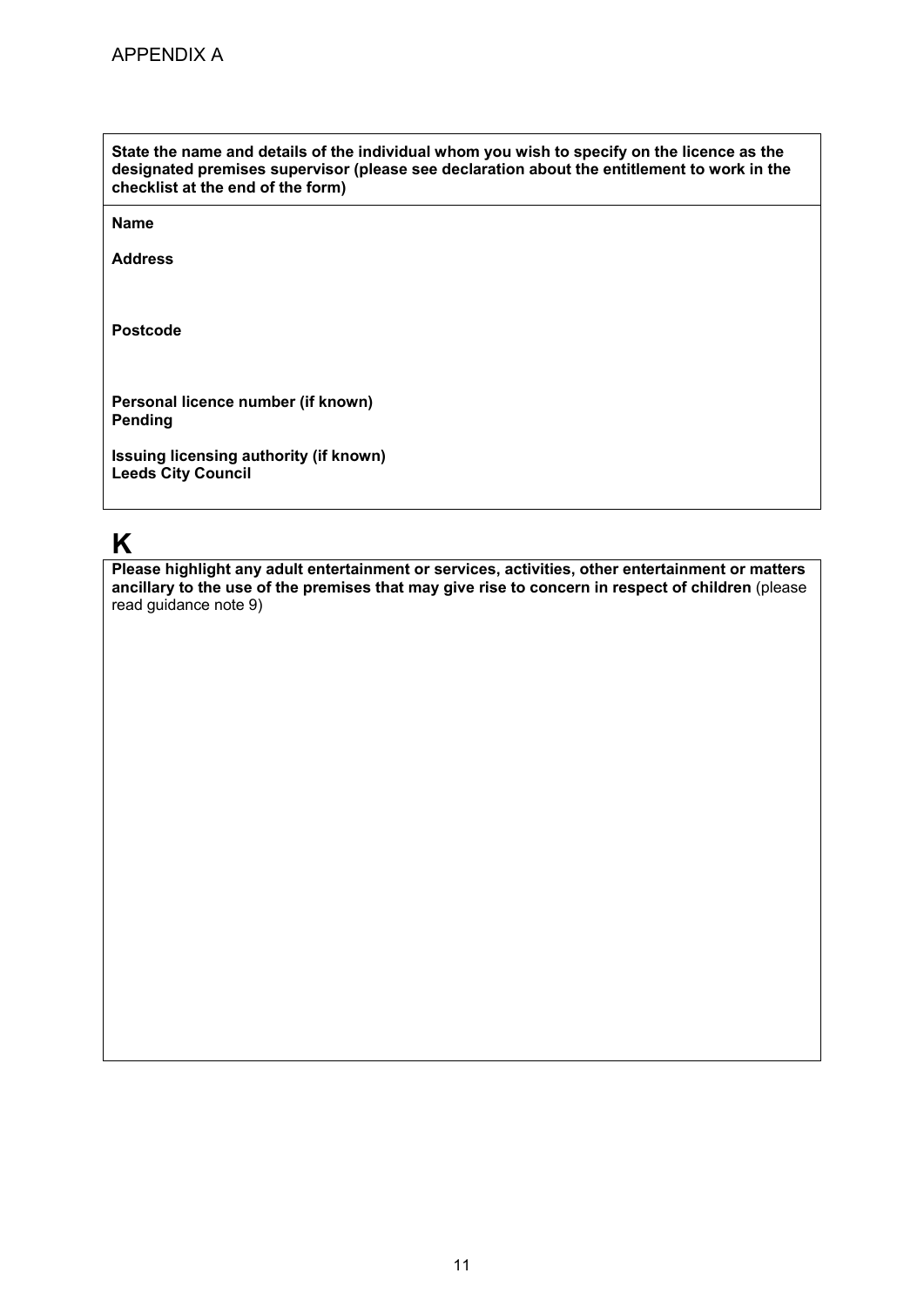# **L**

| Hours premises are<br>open to the public<br>Standard days and timings<br>(please read guidance note 7) |              |               | State any seasonal variations (please read guidance note 5)                                                          |
|--------------------------------------------------------------------------------------------------------|--------------|---------------|----------------------------------------------------------------------------------------------------------------------|
| Day                                                                                                    | <b>Start</b> | <b>Finish</b> |                                                                                                                      |
| Mon                                                                                                    | 08:00        | 22:00         |                                                                                                                      |
|                                                                                                        |              |               |                                                                                                                      |
| Tue                                                                                                    | 08:00        | 22:00         |                                                                                                                      |
|                                                                                                        |              |               |                                                                                                                      |
| Wed                                                                                                    | 08:00        | 22:00         |                                                                                                                      |
|                                                                                                        |              |               | Non standard timings. Where you intend to open the premises to be open to the                                        |
| <b>Thur</b>                                                                                            | 08:00        | 22:00         | public at different times from those listed in the column on the left, please list.<br>(please read guidance note 6) |
|                                                                                                        |              |               |                                                                                                                      |
| Fri                                                                                                    | 08:00        | 22:00         |                                                                                                                      |
|                                                                                                        |              |               |                                                                                                                      |
| Sat                                                                                                    | 08:00        | 22:00         |                                                                                                                      |
|                                                                                                        |              |               |                                                                                                                      |
| Sun                                                                                                    | 08:00        | 22:00         |                                                                                                                      |
|                                                                                                        |              |               |                                                                                                                      |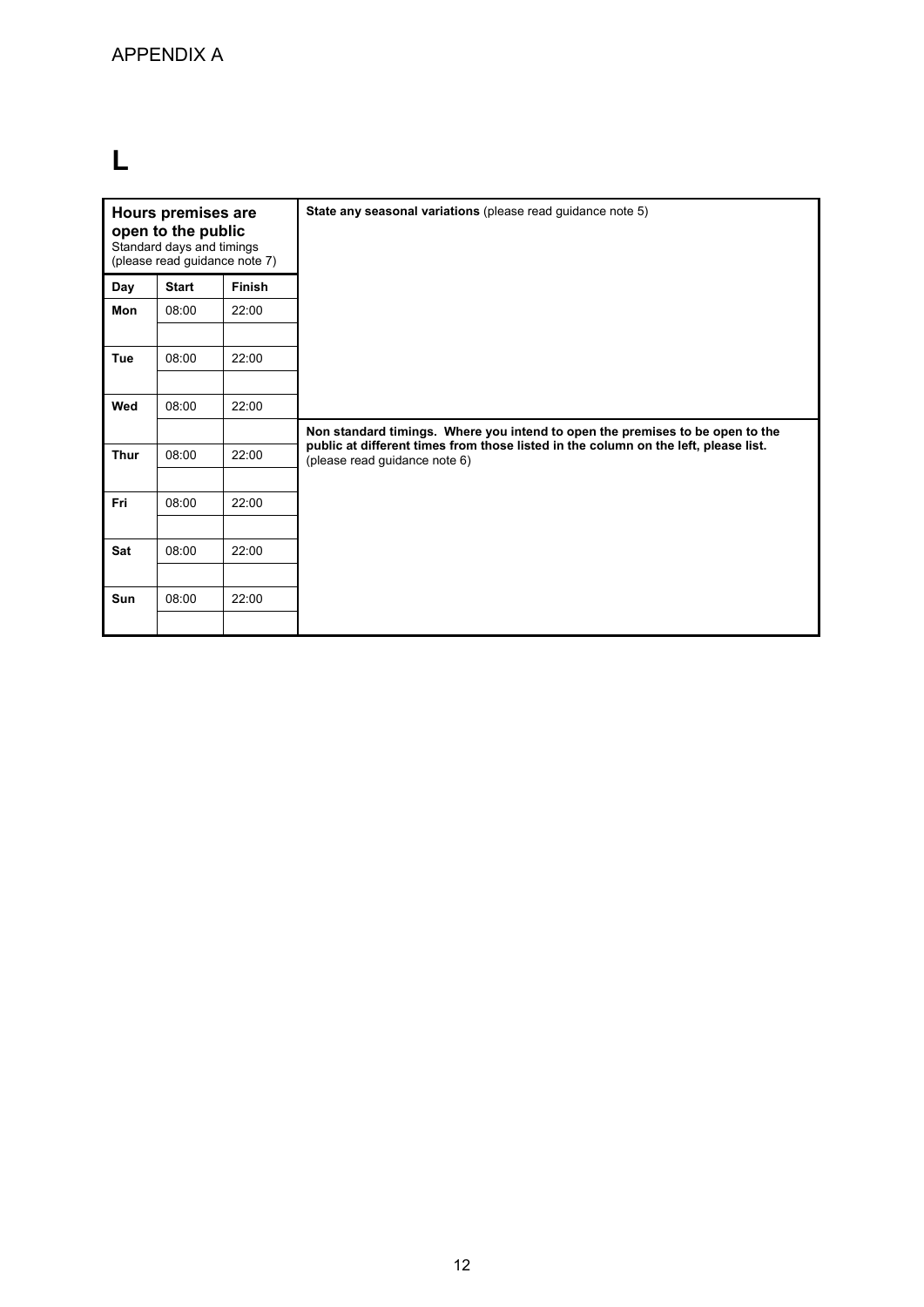# **M**

### **Describe the steps you intend to take to promote the four licensing objectives:**

### **a) General – all four licensing objectives (b, c, d, e)** (please read guidance note 10)

Regular Training to Staff on all Alcohol Related issues

Being alert and reporting any antisocial behaviour not only within the premises but within the vicinity to the local PCSO's.

A supervisor's register will be maintained at the licensed premises, showing names, addresses and up to date contact details for the DPS and all personal licence holders.

The supervisors register will state the name of the person who is overall charge of the premises at each time that licensed activities are carried out, and this information will be retained for a period of twelve months and produced for inspection on request to an authorised officer.

All staff shall ensure that no alcohol is sold or supplied for consumption on the premises.

### **b) The prevention of crime and disorder**

A suitable Closed Circuit Television (CCTV) system will be operational at the premises at all times when licensable activities are being carried out and at any other times where members of the public on the premises.

The CCTV system will contain the correct time and date stamp information.

The CCTV system will have sufficient storage retention capacity for a minimum of 31 days continuous footage which will be of good quality.

The CCTV system will cover the main entrance/s and exit/s and designated emergency egress routes from the premises.

The CCTV footage will be controlled and kept in a secure environment to prevent tampering or unauthorised non-designated member / members of staff at the premises will be authorised to access the CCTV footage and be conversant with operating the CCTV system. At the request of an authorised officer of the Licensing Authority or a Responsible Authority (under the Licensing Act 2003) any CCTV footage, as requested, will be downloaded immediately or secured to prevent any overwriting. The CCTV footage material will be supplied, on request, to an authorised officer of the Licensing Authority or a Responsible Authority viewing. A record will be kept of who has accessed the system, the reason why and when.

Provide adequate lighting

The display of spirits shall be in an area accessible only by staff.

### **c) Public safety**

In relation to age restricted sales the company will implement and maintain a refusals log system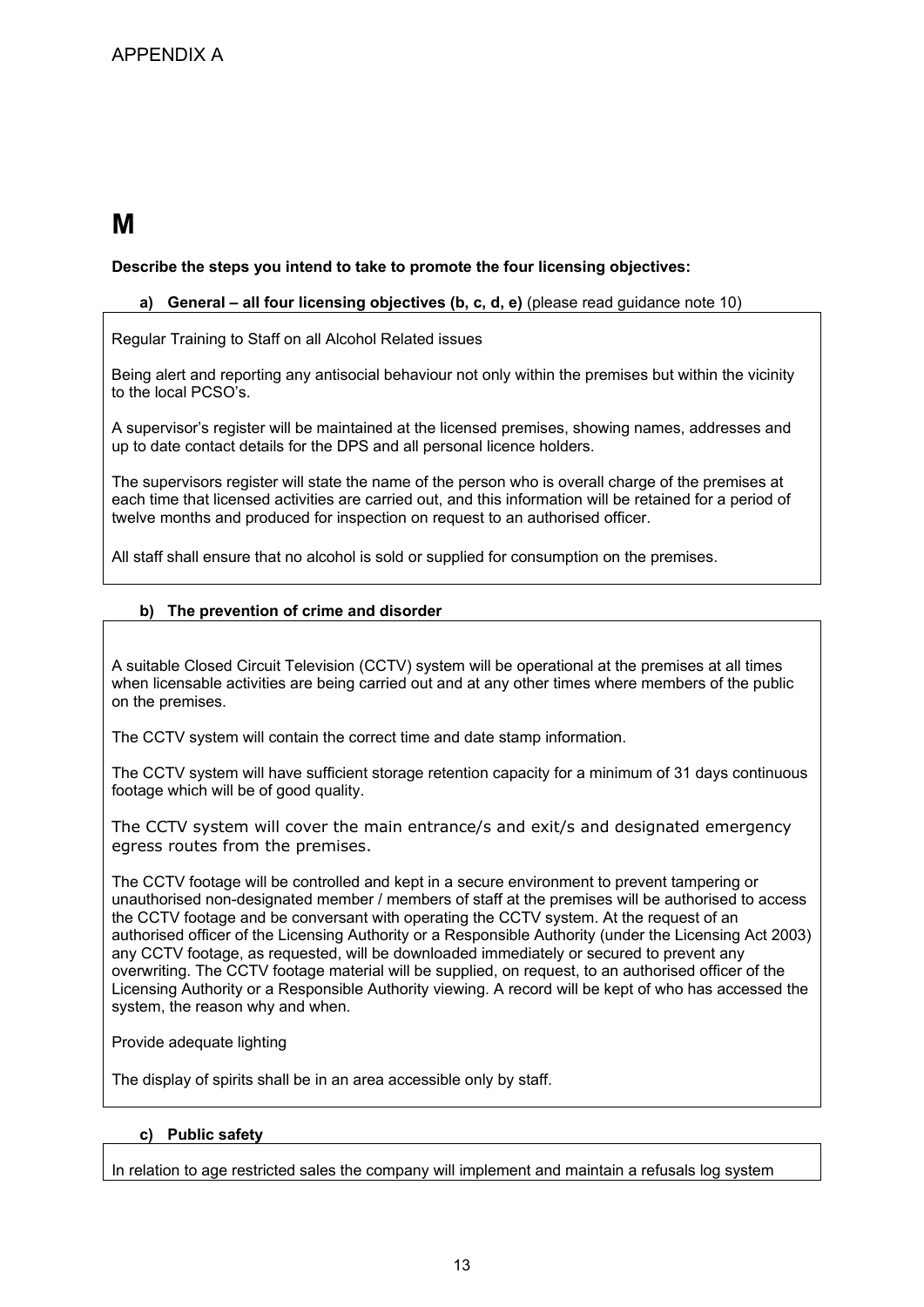which will be regularly monitored in compliance with existing company policy.

DISPLAY PUBLIC NOTICES

WORK WITH POLICE & LOCAL PCSO'S IN ORDER TO RESOLVE ANY PUBLIC ISSUES

The PLH/DPS will ensure that an Incident Report Register is maintained on the premises to record incidents such as anti-social behaviour, admissions refusals and ejections from the premises.

Litter collection in daylight hours

### **d) The prevention of public nuisance**

The PLH/DPS will ensure that litter arising from people using the premises is cleared away regularly and that promotional materials such as flyers do not create litter.

ENSURE DELIVERIES ARE MADE BETWEEN 0700 AND 1900

REFUSAL TO SERVE DRUNK AND DISORDERLY AND UNDERAGE

Noise from plant or machinery shall not be audible at the nearest noise sensitive premises during the operation of the plant or machinery. Plant and machinery shall be regularly serviced and maintained to meet this level.

Provision of waste collection services

### **e) The protection of children from harm**

The PLH/DPS staff will ask for acceptable evidence (as agreed by WYP / WYTSS) from any person appearing to be under the age of 25 who attempts to purchase alcohol at the premises.

All alcohol sale refusals will be recorded in a register which will be retained on the premises for inspection by responsible authorities on request.

The Premises Licence Holder / Designated Premises Supervisor will ensure that an Incident Report Register is maintained on the premises to record incidents such as anti‐social behaviour, and refusal of alcohol sales to minors,

Alcohol will not be displayed next to the public entrance/exit of the premises.

### **Checklist**

# Please tick to indicate agreement<br> $\boxtimes$

 $\boxtimes$ 

- I have made or enclosed payment of the fee
- I have enclosed the plan of the premises
- I have sent copies of this application and the plan to responsible authorities and others where applicable
- I have enclosed the consent form completed by the individual I wish to be designated premises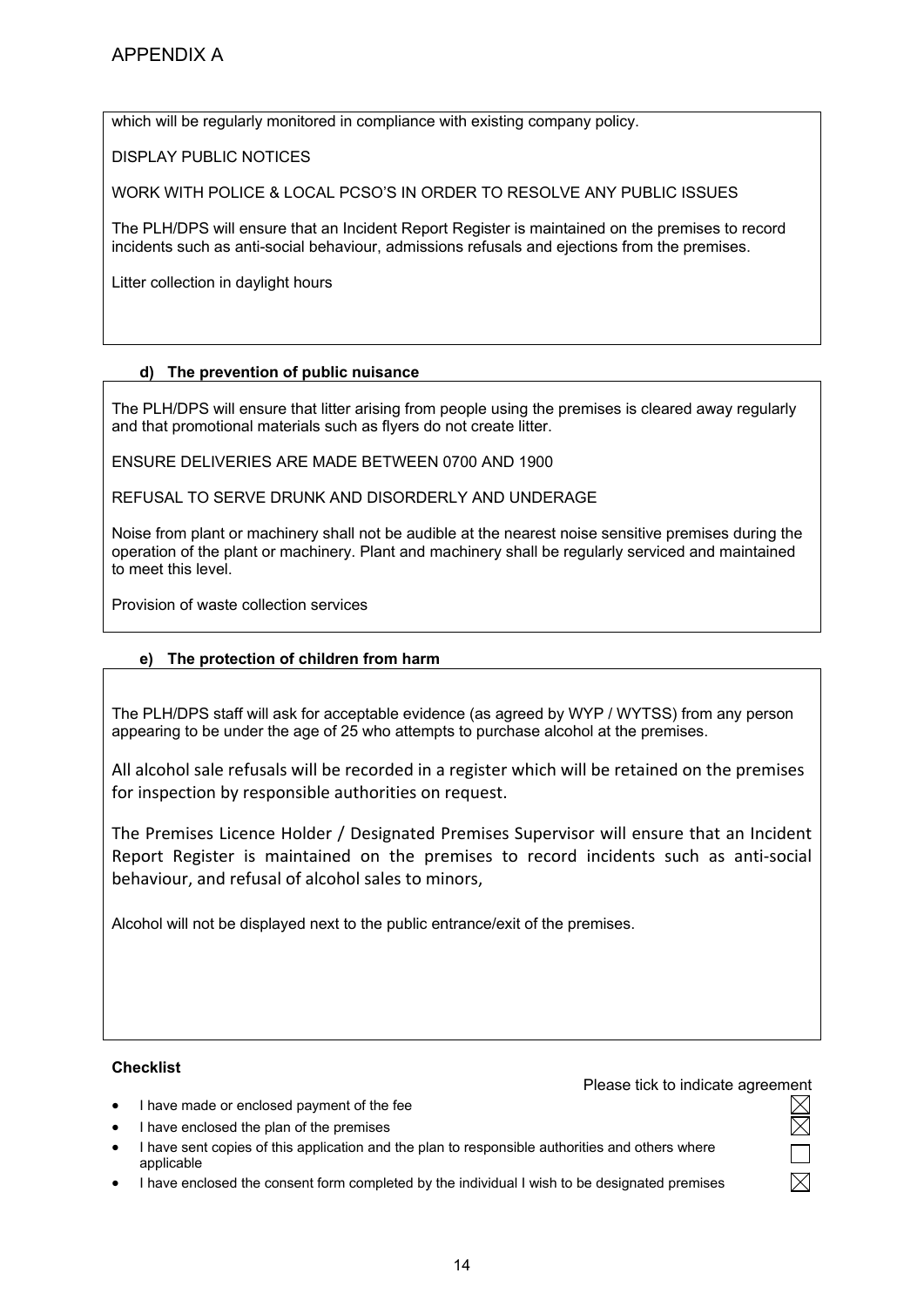supervisor, if applicable

- I understand that I must now advertise my application
- I understand that if I do not comply with the above requirements my application will be rejected

[Applicable to all individual applicants, including those in partnership which is not a limited liability partnership, but not companies or limited liability partnerships]

 I have included documents demonstrating my entitlement to work in the United Kingdom or my share code issued by the Home Office online right to work checking service (please read note 15)

#### **IT IS AN OFFENCE, UNDER SECTION 158 OF THE LICENSING ACT 2003 TO MAKE A FALSE STATEMENT IN OR IN CONNECTION WITH THIS APPLICATION. THOSE WHO MAKE A FALSE STATEMENT MAY BE LIABLE ON SUMMARY CONVICTION TO A FINE OF ANY AMOUNT.**

**IT IS AN OFFENCE UNDER SECTION 24B OF THE IMMIGRATION ACT 1971 FOR A PERSON TO WORK WHEN THEY KNOW, OR HAVE REASONABLE CAUSE TO BELIEVE, THAT THEY ARE DISQUALIFIED FROM DOING SO BY REASON OF THEIR IMMIGRATION STATUS. THOSE WHO EMPLOY AN ADULT WITHOUT LEAVE OR WHO IS SUBJECT TO CONDITIONS AS TO EMPLOYMENT WILL BE LIABLE TO A CIVIL PENALTY UNDER SECTION 15 OF THE IMMIGRATION ASYLUM AND NATIONALITY ACT 2006 AND PURUANT TO SECTION 21 OF THE SAME ACT, WILL BE COMMITTING AN OFFENCE WHERE THEY DO SO IN THE KNOWLEDGE, OR WITH REASONABLE CAUSE TO BELIEVE, THAT THE EMPLOYEE IS DISQUALIFIED.** 

**Part 4 – Signatures** (please read guidance note 11)

**Signature of applicant or applicant's solicitor or other duly authorised agent.** (See guidance note 12)**. If signing on behalf of the applicant please state in what capacity.** 

| Declaration | [Applicable to individual applicants only, including those in a partnership which is not a limited<br>liability partnership]<br>I understand I am not entitled to be issued with a licence if I do not have the<br>$\bullet$<br>entitlement to live and work in the UK (or if I am subject to a condition preventing me<br>from doing work relating to the carrying on of a licensable activity) and that my<br>licence will become invalid if I cease to be entitled to live and work in the UK (please<br>read guidance note 15).<br>The DPS named in this application form is entitled to work in the UK (and is not<br>$\bullet$<br>subject to conditions preventing him or her from doing work relating to a licensable<br>activity) and I have seen a copy of his or her proof of entitlement to work, if<br>appropriate (please see note 15). |
|-------------|------------------------------------------------------------------------------------------------------------------------------------------------------------------------------------------------------------------------------------------------------------------------------------------------------------------------------------------------------------------------------------------------------------------------------------------------------------------------------------------------------------------------------------------------------------------------------------------------------------------------------------------------------------------------------------------------------------------------------------------------------------------------------------------------------------------------------------------------------|
| Signature   |                                                                                                                                                                                                                                                                                                                                                                                                                                                                                                                                                                                                                                                                                                                                                                                                                                                      |
| Date        | 10.02.20                                                                                                                                                                                                                                                                                                                                                                                                                                                                                                                                                                                                                                                                                                                                                                                                                                             |
| Capacity    | <b>Applicant</b>                                                                                                                                                                                                                                                                                                                                                                                                                                                                                                                                                                                                                                                                                                                                                                                                                                     |

For joint applications signature of 2<sup>nd</sup> applicant or 2<sup>nd</sup> applicant's solicitor or other authorised agent. (please read guidance note 13)**. If signing on behalf of the applicant please state in what capacity.** 

| Signature |  |
|-----------|--|
| Date      |  |
| Capacity  |  |

**Contact Name (where not previously given) and address for correspondence associated with this application** (please read guidance note 14)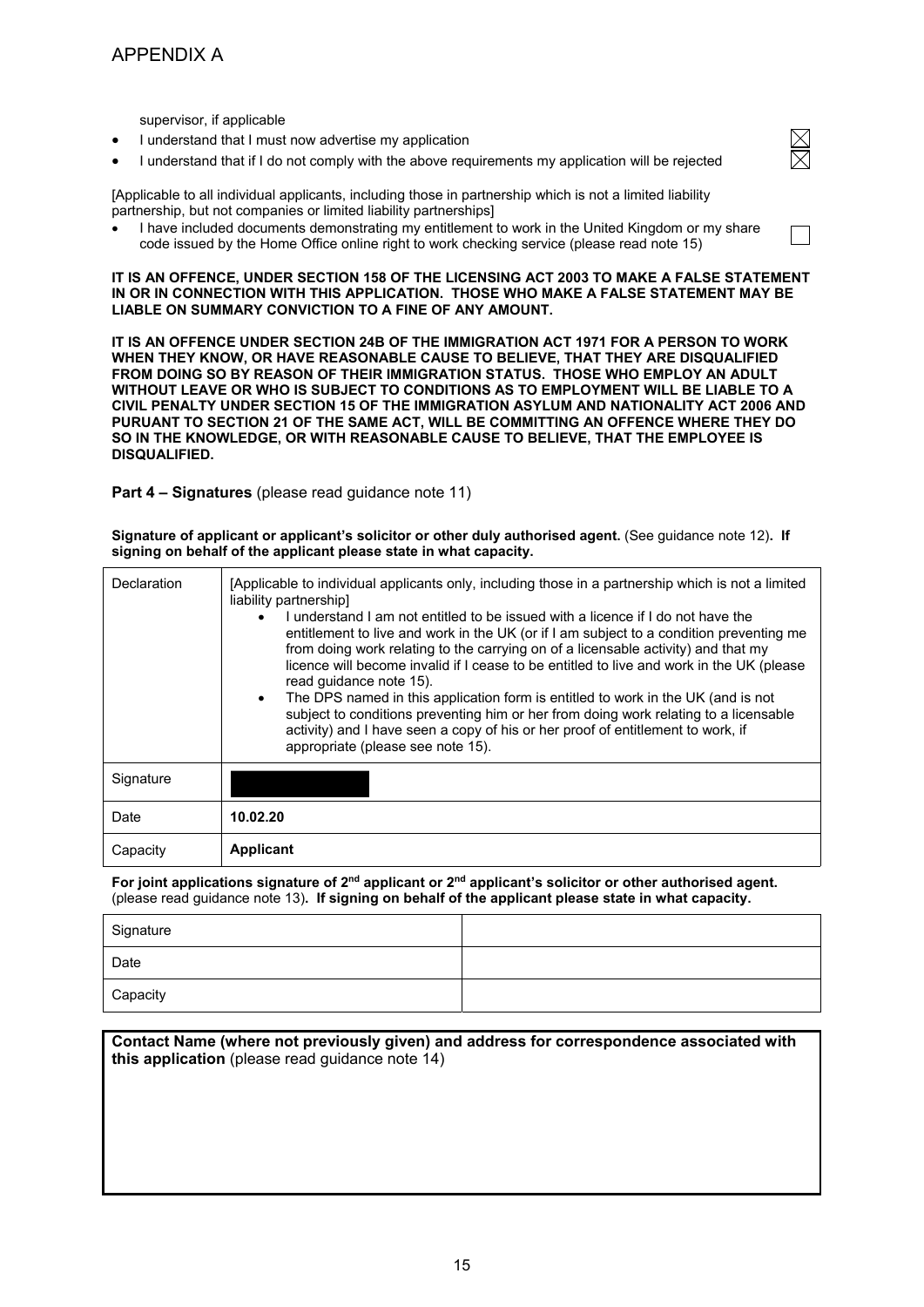| Post town                                                                               | Post code |  |  |  |  |
|-----------------------------------------------------------------------------------------|-----------|--|--|--|--|
|                                                                                         |           |  |  |  |  |
| Telephone number (if any)                                                               |           |  |  |  |  |
| If you would prefer us to correspond with you by e-mail, your e-mail address (optional) |           |  |  |  |  |
|                                                                                         |           |  |  |  |  |

### **Notes for Guidance**

- 1. Describe the premises, for example the type of premises, its general situation and layout and any other information which could be relevant to the licensing objectives. Where your application includes off-supplies of alcohol and you intend to provide a place for consumption of these offsupplies, you must include a description of where the place will be and its proximity to the premises.
- 2. In terms of specific regulated entertainments please note that:
	- Plays: no licence is required for performances between 08:00 and 23.00 on any day, provided that the audience does not exceed 500.
	- Films: no licence is required for 'not-for-profit' film exhibition held in community premises between 08.00 and 23.00 on any day provided that the audience does not exceed 500 and the organiser (a) gets consent to the screening from a person who is responsible for the premises; and (b) ensures that each such screening abides by age classification ratings.
	- Indoor sporting events: no licence is required for performances between 08.00 and 23.00 on any day, provided that the audience does not exceed 1000.
	- Boxing or Wrestling Entertainment: no licence is required for a contest, exhibition or display of Greco-Roman wrestling, or freestyle wrestling between 08.00 and 23.00 on any day, provided that the audience does not exceed 1000. Combined fighting sports – defined as a contest, exhibition or display which combines boxing or wrestling with one or more martial arts – are licensable as a boxing or wrestling entertainment rather than an indoor sporting event.
	- Live music: no licence permission is required for:
		- $\circ$  a performance of unamplified live music between 08.00 and 23.00 on any day, on any premises.
		- $\circ$  a performance of amplified live music between 08.00 and 23.00 on any day on premises authorised to sell alcohol for consumption on those premises, provided that the audience does not exceed 500.
		- $\circ$  a performance of amplified live music between 08.00 and 23.00 on any day, in a workplace that is not licensed to sell alcohol on those premises, provided that the audience does not exceed 500.
		- a performance of amplified live music between 08.00 and 23.00 on any day, in a church hall, village hall, community hall, or other similar community premises, that is not licensed by a premises licence to sell alcohol, provided that (a) the audience does not exceed 500, and (b) the organiser gets consent for the performance from a person who is responsible for the premises.
		- o a performance of amplified live music between 08.00 and 23.00 on any day, at the non-residential premises of (i) a local authority, or (ii) a school, or (iii) a hospital, provided that (a) the audience does not exceed 500, and (b) the organiser gets consent for the performance on the relevant premises from: (i) the local authority concerned, or (ii) the school or (iii) the health care provider for the hospital.
	- Recorded Music: no licence permission is required for: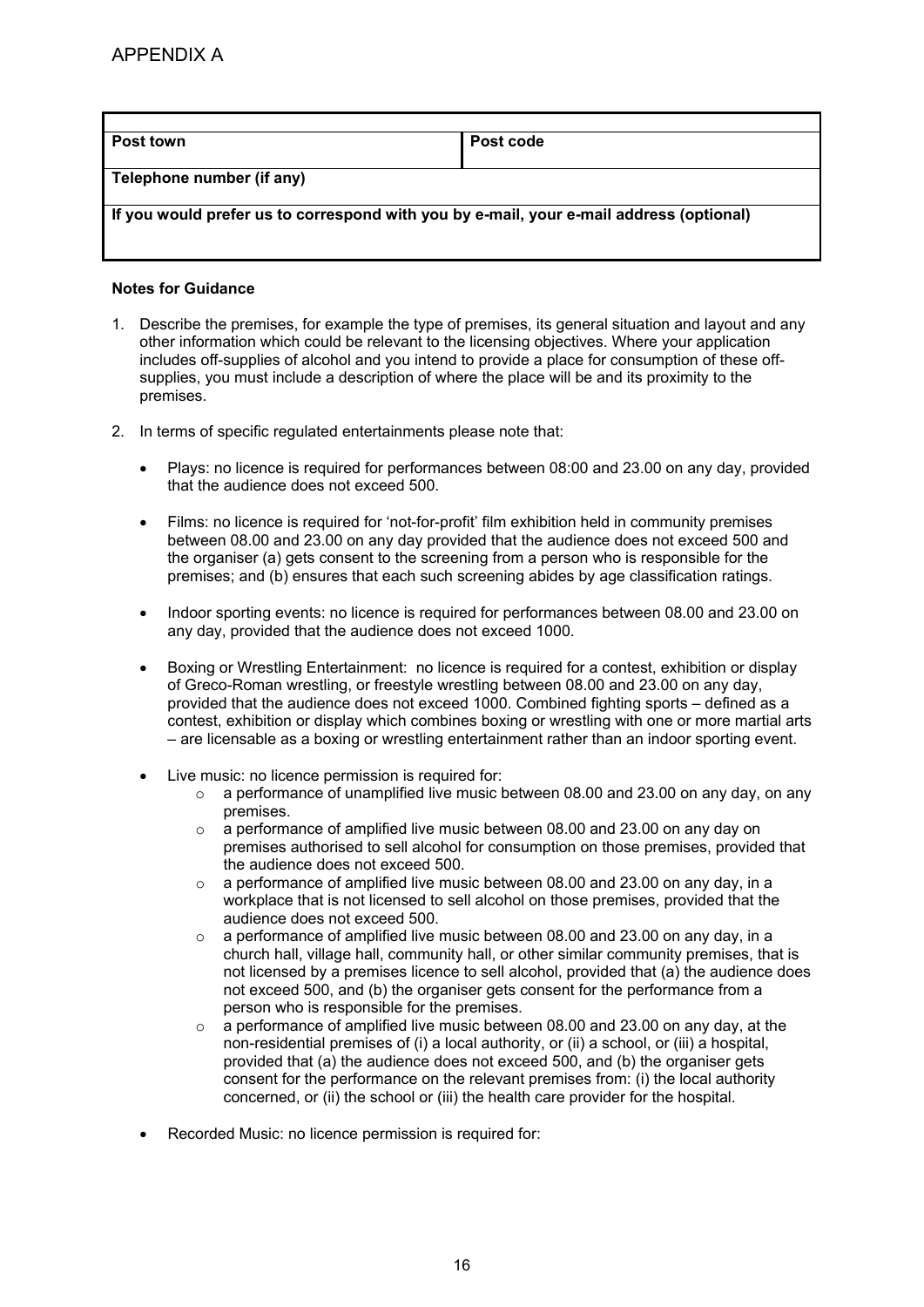- o any playing of recorded music between 08.00 and 23.00 on any day on premises authorised to sell alcohol for consumption on those premises, provided that the audience does not exceed 500.
- $\circ$  any playing of recorded music between 08.00 and 23.00 on any day, in a church hall, village hall, community hall, or other similar community premises, that is not licensed by a premises licence to sell alcohol, provided that (a) the audience does not exceed 500, and (b) the organiser gets consent for the performance from a person who is responsible for the premises.
- o any playing of recorded music between 08.00 and 23.00 on any day, at the nonresidential premises of (i) a local authority, or (ii) a school, or (iii) a hospital, provided that (a) the audience does not exceed 500, and (b) the organiser gets consent for the performance on the relevant premises from: (i) the local authority concerned, or (ii) the school proprietor or (iii) the health care provider for the hospital.
- Dance: no licence is required for performances between 08.00 and 23.00 on any day, provided that the audience does not exceed 500. However, a performance which amounts to adult entertainment remains licensable.
- Cross activity exemptions: no licence is required between 08.00 and 23.00 on any day, with no limit on audience size for:
	- $\circ$  any entertainment taking place on the premises of the local authority where the entertainment is provided by or on behalf of the local authority;
	- $\circ$  any entertainment taking place on the hospital premises of the health care provider where the entertainment is provided by or on behalf of the health care provider;
	- o any entertainment taking place on the premises of the school where the entertainment is provided by or on behalf of the school proprietor; and
	- $\circ$  any entertainment (excluding films and a boxing or wrestling entertainment) taking place at a travelling circus, provided that (a) it takes place within a moveable structure that accommodates the audience, and (b) that the travelling circus has not been located on the same site for more than 28 consecutive days.
- 3. Where taking place in a building or other structure please tick as appropriate (indoors may include a tent).
- 4. For example the type of activity to be authorised, if not already stated, and give relevant further details, for example (but not exclusively) whether or not music will be amplified or unamplified.
- 5. For example (but not exclusively), where the activity will occur on additional days during the summer months.
- 6. For example (but not exclusively), where you wish the activity to go on longer on a particular day e.g. Christmas Eve.
- 7. Please give timings in 24 hour clock (e.g. 16.00) and only give details for the days of the week when you intend the premises to be used for the activity.
- 8. If you wish people to be able to consume alcohol on the premises, please tick 'on the premises'. If you wish people to be able to purchase alcohol to consume away from the premises, please tick 'off the premises'. If you wish people to be able to do both, please tick 'both'.
- 9. Please give information about anything intended to occur at the premises or ancillary to the use of the premises which may give rise to concern in respect of children, regardless of whether you intend children to have access to the premises, for example (but not exclusively) nudity or seminudity, films for restricted age groups or the presence of gaming machines.
- 10. Please list here steps you will take to promote all four licensing objectives together.
- 11. The application form must be signed.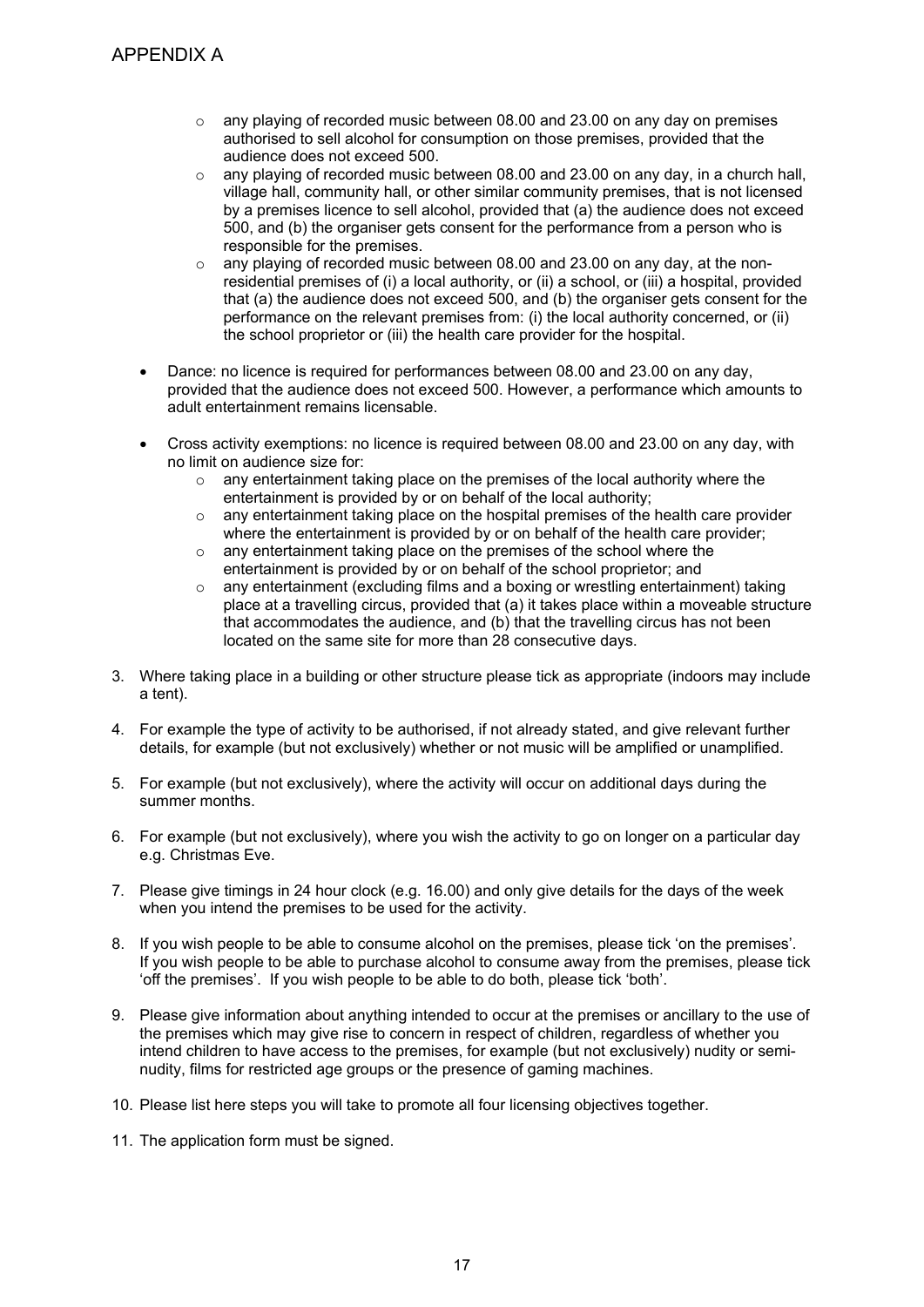- 12. An applicant's agent (for example solicitor) may sign the form on their behalf provided that they have actual authority to do so.
- 13. Where there is more than one applicant, each of the applicants or their respective agent must sign the application form.
- 14. This is the address which we shall use to correspond with you about this application.

### **15. Entitlement to work/immigration status for individual applicants and applications from partnerships which are not limited liability partnerships:**

A licence may not be held by an individual or an individual in a partnership who is resident in the UK who:

- does not have the right to live and work in the UK; or
- is subject to a condition preventing him or her from doing work relating to the carrying on of a licensable activity.

Any premises licence issued in respect of an application made on or after 6 April 2017 will become invalid if the holder ceases to be entitled to work in the UK.

Applicants must demonstrate that they have an entitlement to work in the UK and are not subject to a condition preventing them from doing work relating to the carrying on of a licensable activity. They do this in one of two ways: 1) by providing with this application copies or scanned copies of the documents listed below (which do not need to be certified), or 2) by providing their 'share code' to enable the licensing authority to carry out a check using the Home Office online right to work checking service (see below).

### **Documents which demonstrate entitlement to work in the UK**

- An expired or current passport showing the holder, or a person named in the passport as the child of the holder, is a British citizen or a citizen of the UK and Colonies having the right of abode in the UK [please see note below about which sections of the passport to copy].
- An expired or current passport or national identity card showing the holder, or a person named in the passport as the child of the holder, is a national of a European Economic Area country or Switzerland.
- A Registration Certificate or document certifying permanent residence issued by the Home Office to a national of a European Economic Area country or Switzerland.
- A Permanent Residence Card issued by the Home Office to the family member of a national of a European Economic Area country or Switzerland.
- A **current** Biometric Immigration Document (Biometric Residence Permit) issued by the Home Office to the holder indicating that the person named is allowed to stay indefinitely in the UK, or has no time limit on their stay in the UK.
- A **current** passport endorsed to show that the holder is exempt from immigration control, is allowed to stay indefinitely in the UK, has the right of abode in the UK, or has no time limit on their stay in the UK.
- A **current** Immigration Status Document issued by the Home Office to the holder with an endorsement indicating that the named person is allowed to stay indefinitely in the UK or has no time limit on their stay in the UK, **when produced in combination with** an official document giving the person's permanent National Insurance number and their name issued by a Government agency or a previous employer.
- A birth or adoption certificate issued in the UK, **when produced in combination with** an official document giving the person's permanent National Insurance number and their name issued by a Government agency or a previous employer.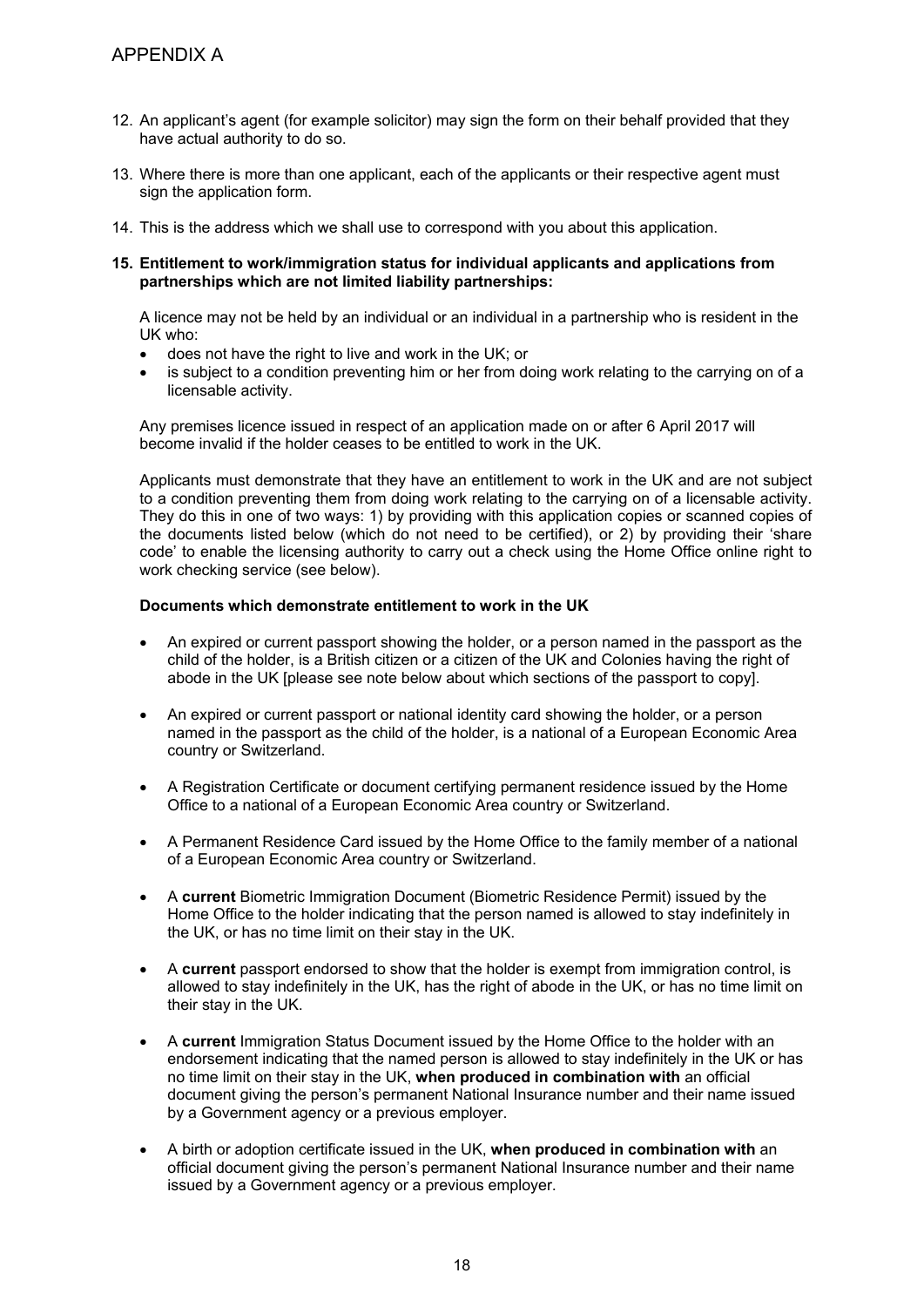- A birth or adoption certificate issued in the Channel Islands, the Isle of Man or Ireland **when produced in combination with** an official document giving the person's permanent National Insurance number and their name issued by a Government agency or a previous employer.
- A certificate of registration or naturalisation as a British citizen, **when produced in combination with** an official document giving the person's permanent National Insurance number and their name issued by a Government agency or a previous employer.
- A **current** passport endorsed to show that the holder is allowed to stay in the UK and is currently allowed to work and is not subject to a condition preventing the holder from doing work relating to the carrying on of a licensable activity.
- A **current** Biometric Immigration Document (Biometric Residence Permit) issued by the Home Office to the holder which indicates that the named person can currently stay in the UK and is allowed to work relation to the carrying on of a licensable activity.
- A **current** Residence Card issued by the Home Office to a person who is not a national of a European Economic Area state or Switzerland but who is a family member of such a national or who has derivative rights or residence.
- A **current** Immigration Status Document containing a photograph issued by the Home Office to the holder with an endorsement indicating that the named person may stay in the UK, and is allowed to work and is not subject to a condition preventing the holder from doing work relating to the carrying on of a licensable activity **when produced in combination with** an official document giving the person's permanent National Insurance number and their name issued by a Government agency or a previous employer.
- A Certificate of Application, **less than 6 months old**, issued by the Home Office under regulation 17(3) or 18A (2) of the Immigration (European Economic Area) Regulations 2006, to a person who is not a national of a European Economic Area state or Switzerland but who is a family member of such a national or who has derivative rights of residence.
- Reasonable evidence that the person has an outstanding application to vary their permission to be in the UK with the Home Office such as the Home Office acknowledgement letter or proof of postage evidence, or reasonable evidence that the person has an appeal or administrative review pending on an immigration decision, such as an appeal or administrative review reference number.
- Reasonable evidence that a person who is not a national of a European Economic Area state or Switzerland but who is a family member of such a national or who has derivative rights of residence in exercising treaty rights in the UK including:
	- $\circ$  evidence of the applicant's own identity such as a passport,
	- evidence of their relationship with the European Economic Area family member  $-e.a.$ a marriage certificate, civil partnership certificate or birth certificate, and
	- o evidence that the European Economic Area national has a right of permanent residence in the UK or is one of the following if they have been in the UK for more than 3 months:
		- i. working e.g. employment contract, wage slips, letter from the employer,
		- ii. self-employed e.g. contracts, invoices, or audited accounts with a bank,
		- iii. studying e.g. letter from the school, college or university and evidence of sufficient funds; or
		- iv. self-sufficient e.g. bank statements.

Family members of European Economic Area nationals who are studying or financially independent must also provide evidence that the European Economic Area national and any family members hold comprehensive sickness insurance in the UK. This can include a private medical insurance policy, an EHIC card or an S1, S2 or S3 form.